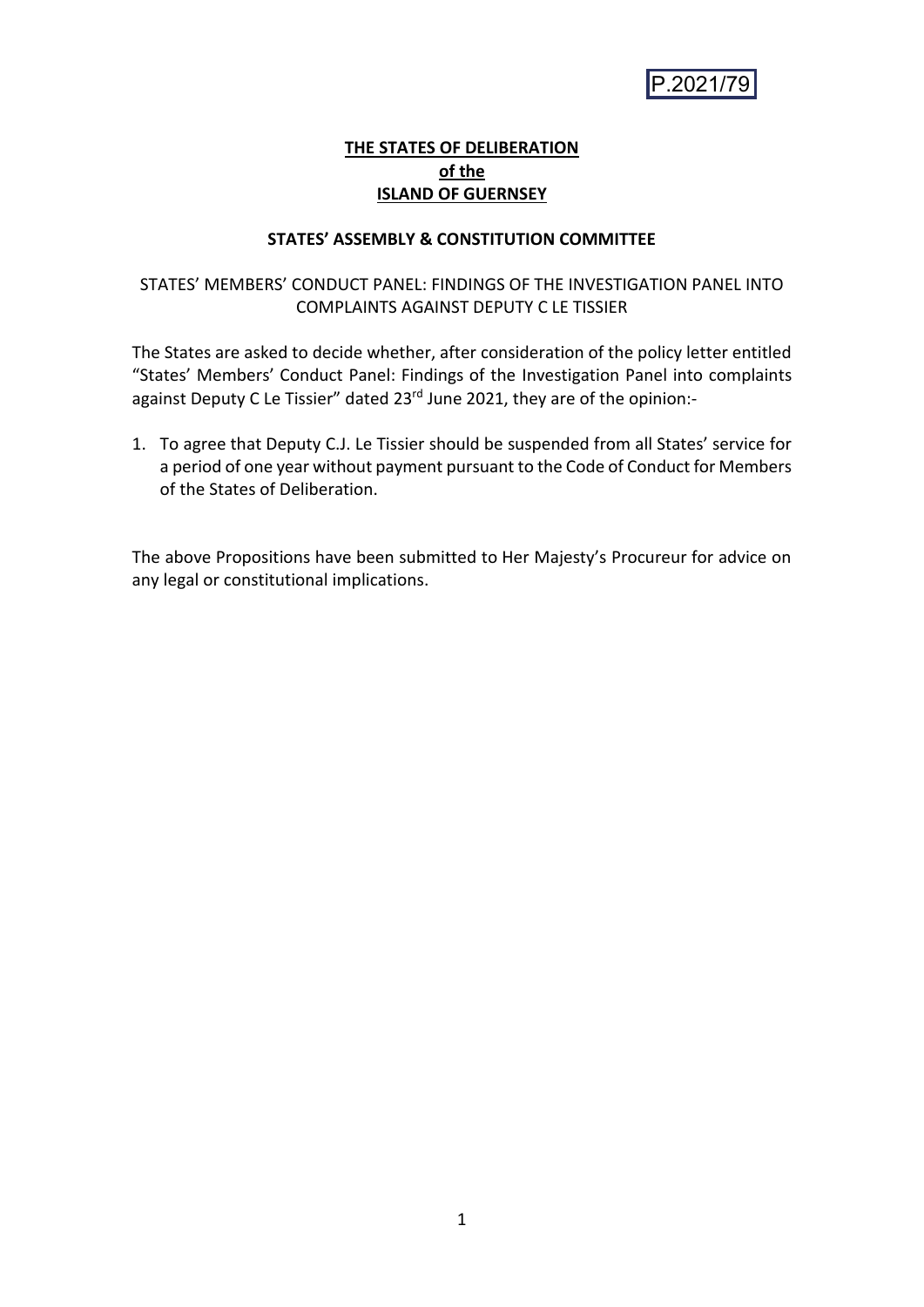# **THE STATES OF DELIBERATION of the ISLAND OF GUERNSEY**

# **STATES' ASSEMBLY & CONSTITUTION COMMITTEE**

# STATES' MEMBERS' CONDUCT PANEL: FINDINGS OF THE INVESTIGATION PANEL INTO COMPLAINTS AGAINST DEPUTY C.J. LE TISSIER

The Presiding Officer States of Guernsey Royal Court House St Peter Port

23rd June 2021

Dear Sir

# **1 Executive Summary**

- 1.1 This report of the States' Assembly & Constitution Committee ("the Committee") presents the States of Deliberation with the findings and recommendation of the Investigation Panel which was convened to consider allegations that Deputy Le Tissier was in breach of the [Code of Conduct for Members of the States of](https://www.gov.gg/CHttpHandler.ashx?id=4669&p=0)  [Deliberation](https://www.gov.gg/CHttpHandler.ashx?id=4669&p=0)<sup>1</sup> ("the Code of Conduct").
- 1.2 Proposition 1 asks the States of Deliberation to agree that Deputy C.J. Le Tissier should be suspended from all States' service for a period of one year without payment pursuant to the Code of Conduct for Members of the States of Deliberation.

# **2 Report**

- 2.1 In March 2021 seven people each lodged a complaint under the Code asserting that the actions of Deputy Le Tissier on social media over a period of time had breached various sections of the Code of Conduct. Deputy Le Tissier also referred himself to the Conduct Panel for investigation.
- 2.2 An Investigation Panel was convened and a report and recommendation produced on 29<sup>th</sup> March 2021. A Member has a right of appeal from the Investigation Panel via the Presiding Officer under paragraph 41 of the Code of Conduct.

<sup>&</sup>lt;sup>1</sup> The Code of Conduct for Members of the States of Deliberation can be read at: [www.gov.gg/memberscodeofconduct.](http://www.gov.gg/memberscodeofconduct)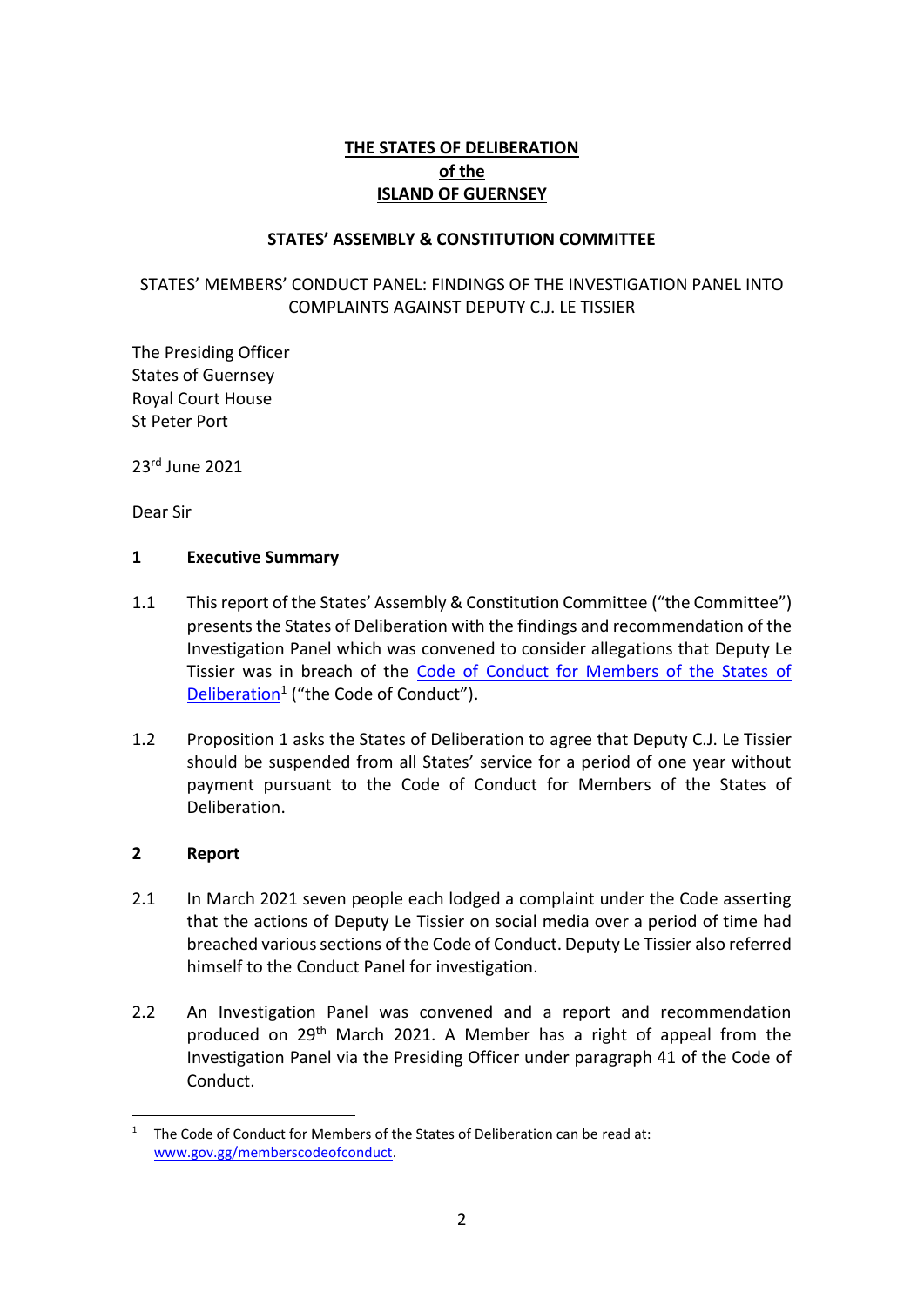- 2.3 On 29<sup>th</sup> March 2021, the Presiding Officer and the Secretary to the Panel were notified that Deputy Le Tissier would be lodging an appeal under paragraph 41 of the Code of Conduct. On 31<sup>st</sup> March 2021, the President of the Committee was notified that Deputy Le Tissier would be lodging an appeal.
- 2.4 The Committee convened on  $1<sup>st</sup>$  April and agreed it would take no further action until the outcome of the appeal had been determined and notified Deputy Le Tissier's Advocate and the Presiding Officer of this.
- 2.5 The Committee issued a media release confirming it had been notified that it was the intention of Deputy Le Tissier to appeal and it had therefore decided not to take any further action until the appeal process had been followed.
- 2.6 An appeal was lodged and a new Investigation Panel convened to consider the appeal, review the findings and recommendations of the original Investigation Panel, in light of the information provided by the Member, and produce a final report on the matter.
- 2.7 Appendix 1 to this report is the letter from the Deputy Chairman of the States' Members' Conduct Panel dated  $17<sup>th</sup>$  June 2021 enclosing the report of the Investigation Panel set up to consider the appeal lodged by Deputy Le Tissier against the recommendation made by a previous Investigation Panel regarding complaints against him under the code.
- 2.8 The report from the new Investigation Panel stated that the case warranted a sanction under section 39 of the Code and recommends Deputy Le Tissier should be suspended from all States' service for a period of one year without payment.
- 2.9 Paragraph 39 of Part III states as follows:

"Where the Panel finds that a complaint has been substantiated and it is of the opinion that the Member should be formally reprimanded, suspended, removed from a particular office or expelled, or, where a Member refuses to accept a caution in the circumstances set out in the previous paragraph, it shall report its findings to the States Assembly and Constitution Committee which, in turn, shall submit that report to the Presiding Officer for inclusion in a Billet d'État with the recommendations of the Panel. Notwithstanding a Member's refusal to accept a caution, the States may resolve that the Member be cautioned."

2.10 The Committee therefore submits this report to the Presiding Officer for inclusion in a Billet d'État with a proposition that reflects the recommendation of the Panel.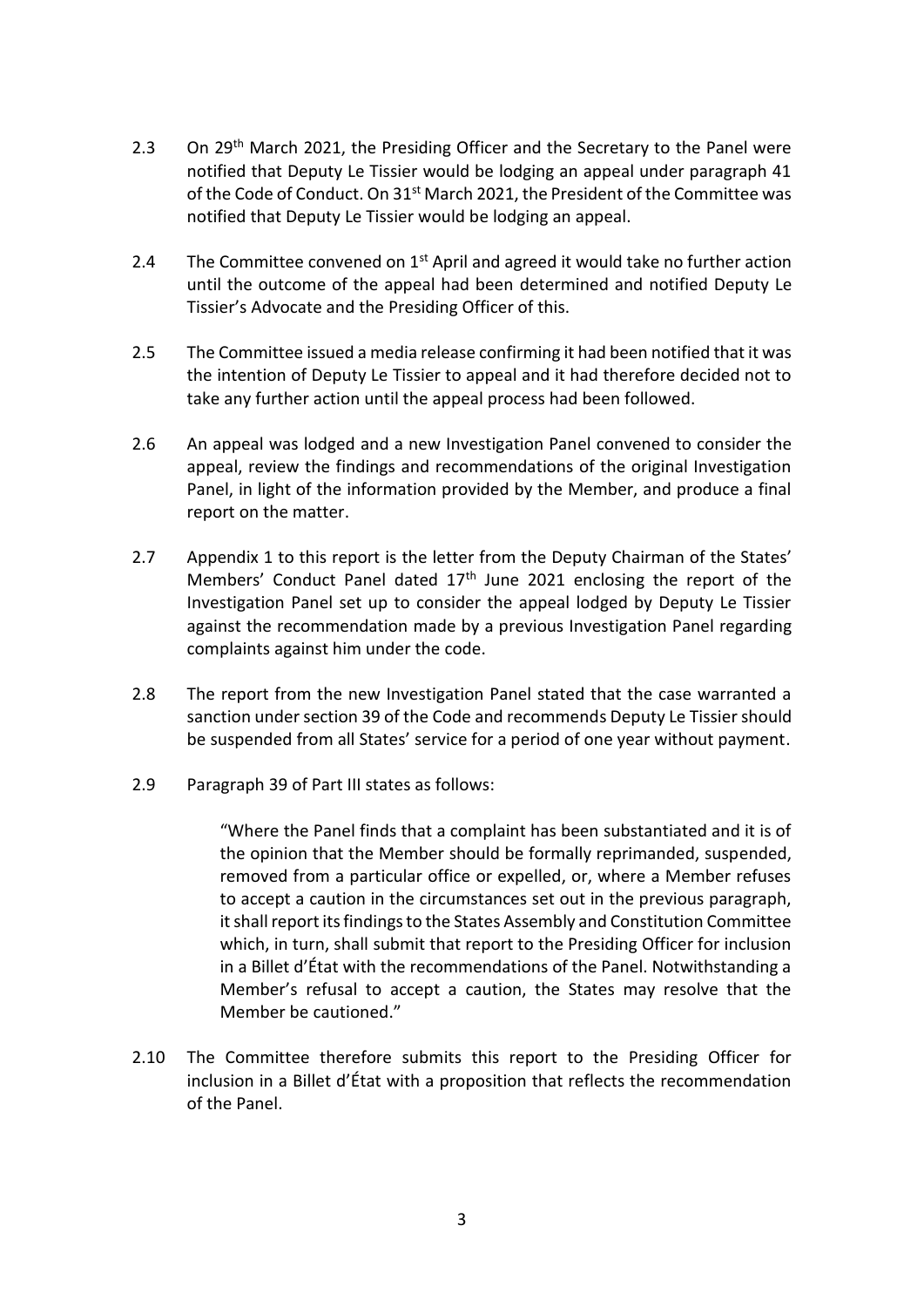# **3 Compliance with Rule 4**

- 3.1 Rule 4 of the Rules of Procedure of the States of Deliberation and their Committees sets out the information which must be included in, or appended to, motions laid before the States.
- 3.2 In accordance with Rule 4(1), the Propositions have been submitted to Her Majesty's Procureur for advice on any legal or constitutional implications.
- 3.3 In accordance with Rule 4(4), it is confirmed that the submission of the proposition has the unanimous support of the Committee, as the mechanism by which the Panel's findings and recommendation are presented to the States.
- 3.4 In accordance with Rule 4(5), the Propositions relate to the duties of the Committee to advise the States and to develop and implement policies in relation to matters concerning the propriety and conduct of States' Members.

Yours faithfully

Deputy C.P. Meerveld President

Deputy L.C. Queripel Vice-President

Deputy S.P. Fairclough Deputy J.A.B. Gollop Deputy L.J. McKenna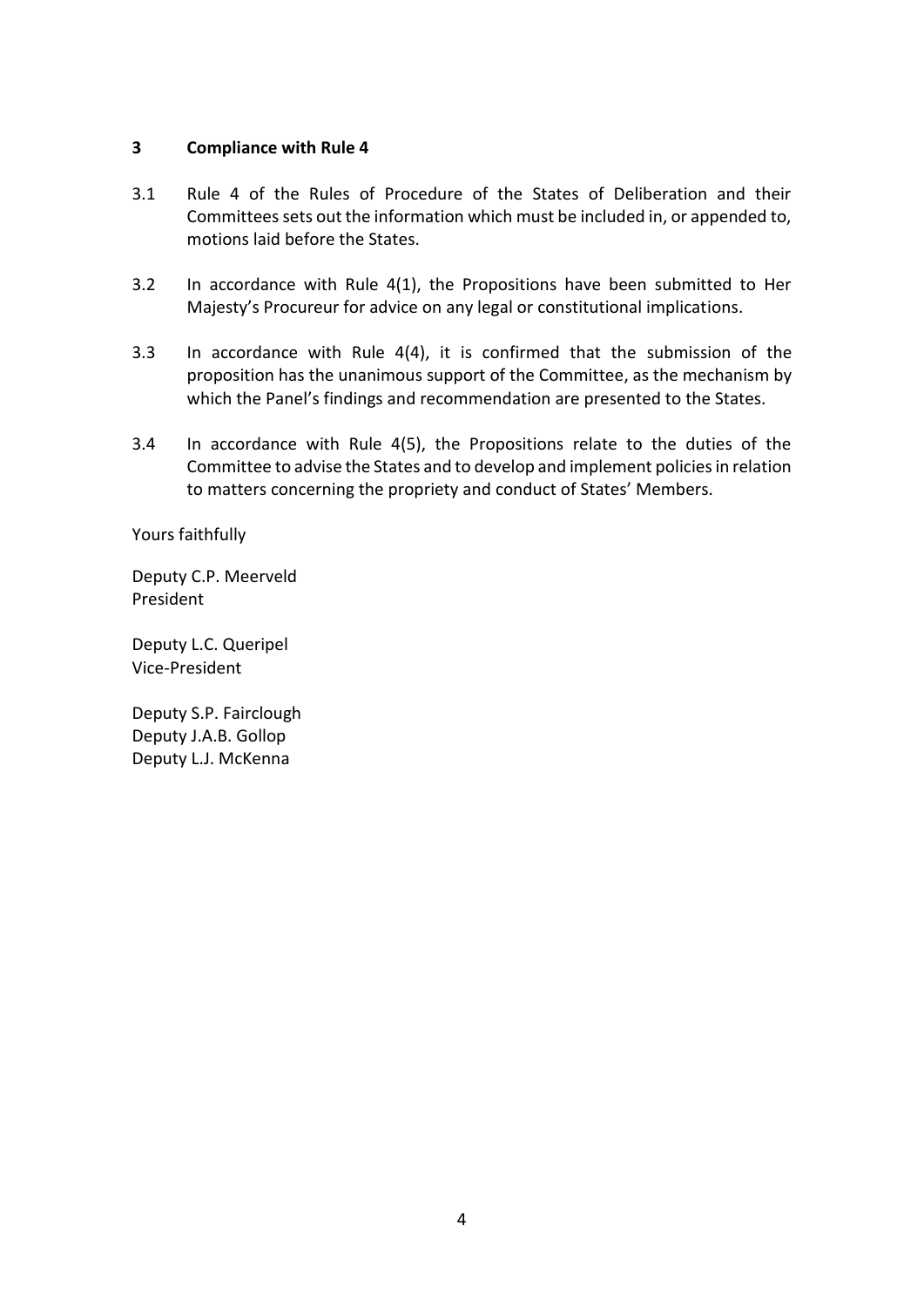

# STATES MEMBERS' CONDUCT PANEL

Royal Court House St. Peter Port, Guernsey GY1 2NZ

Telephone +44 (0)1481 221747

Deputy C. Meerveld, President, States' Assembly & Constitution Committee, Royal Court House, St Peter Port, Guernsey GY1 2NZ

17th June, 2021

Dear Deputy Meerveld,

# **Deputy Christopher Le Tissier – Appeal against Code Panel decision**

In accordance with the provisions of paragraph 39 of the Code of Conduct for Members of the States of Deliberation please find enclosed the report of the investigation panel set up to consider the appeal lodged by Deputy Le Tissier against a recommendation made by a previous investigation panel regarding complaints against him under the Code.

The Panel would be grateful if your Committee could submit the report to the Presiding Officer for inclusion in a Billet d'État with our recommendations.

Yours sincerely,

A.H. Langlois Deputy Chairman States' Members' Conduct Panel

**Encs**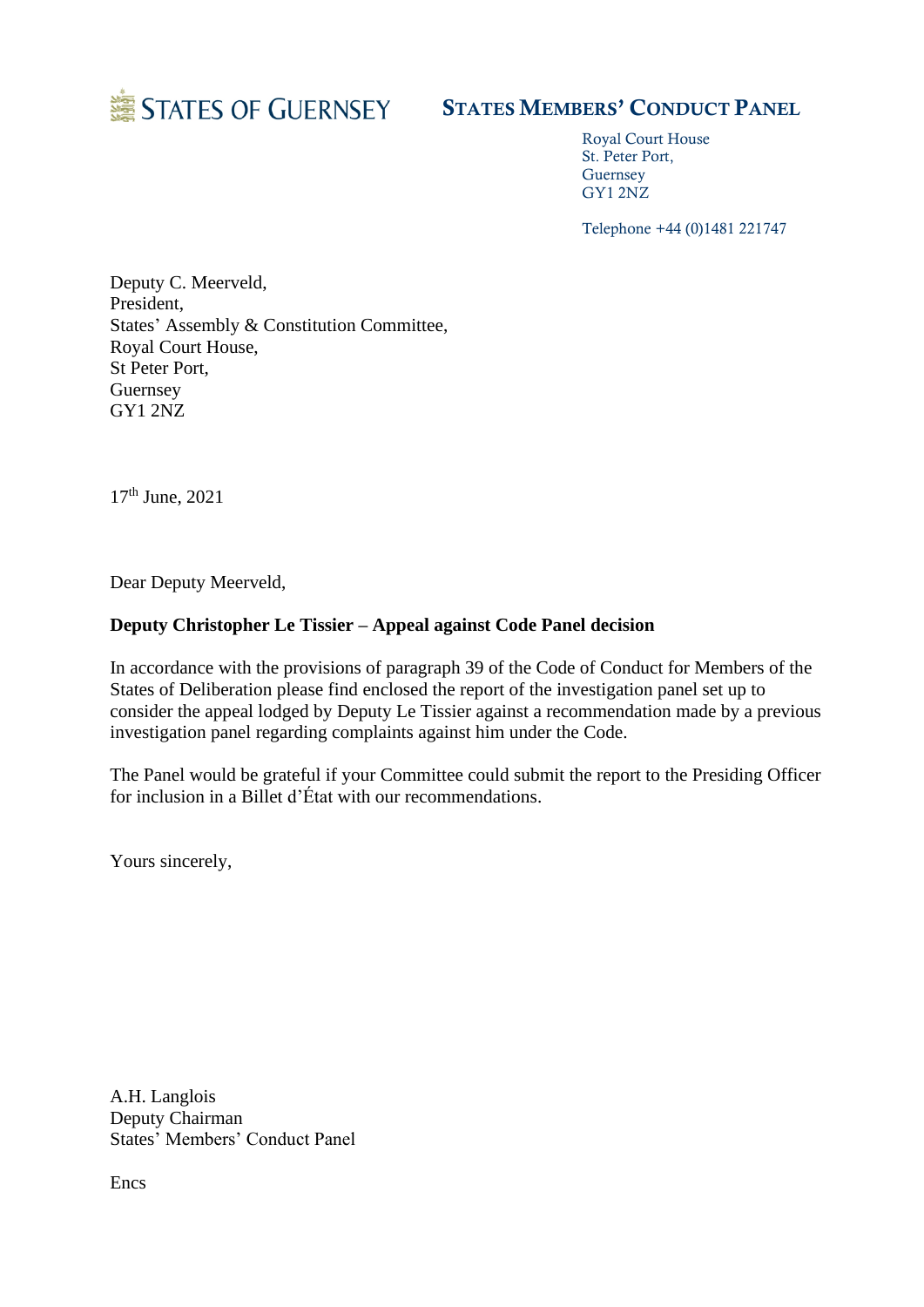

# STATES MEMBERS' CONDUCT PANEL

Royal Court House, St. Peter Port, Guernsey GY1 2NZ

Telephone +44(0) 1481 221747

# **CODE OF CONDUCT**

# **COMPLAINT AGAINST DEPUTY C LE TISSIER FINDINGS OF THE NEW INVESTIGATION PANEL**

#### **Introduction**

- 1. This is the report of the findings of the new investigation panel set up to consider an appeal lodged by Deputy Christopher Le Tissier against the decision of the original investigation panel set up under the terms of the Code of Conduct for Members of the States of Deliberation ("**the Code**") to consider a number of complaints lodged against Deputy Le Tissier.
- 2. The appeal was brought on four grounds being: bias (a. apparent and b. pre-determination); procedural irregularities in the panel hearing; announcement of the decision; and sanction imposed.
- 3. The new investigation panel comprised Mr Allister Langlois, Deputy Chairman, States' Members' Conduct Panel, Advocate Louise Hall and Mr Stephen Trevor. In this report, references to **we**" and "**our"** are to the new investigation panel. References to "**the previous panel**" are to the original investigation panel.

#### **Summary**

4. Our report runs to 25 pages. Our main conclusions on the grounds of appeal and our recommendations are summarised below.

#### *Bias*:

- That the members of the previous panel did not have apparent bias against Deputy Le Tissier either individually or collectively.
- That the previous panel made its final decision with an open mind, taking into account relevant issues. It did not predetermine the matter in the sense of bias, as alleged.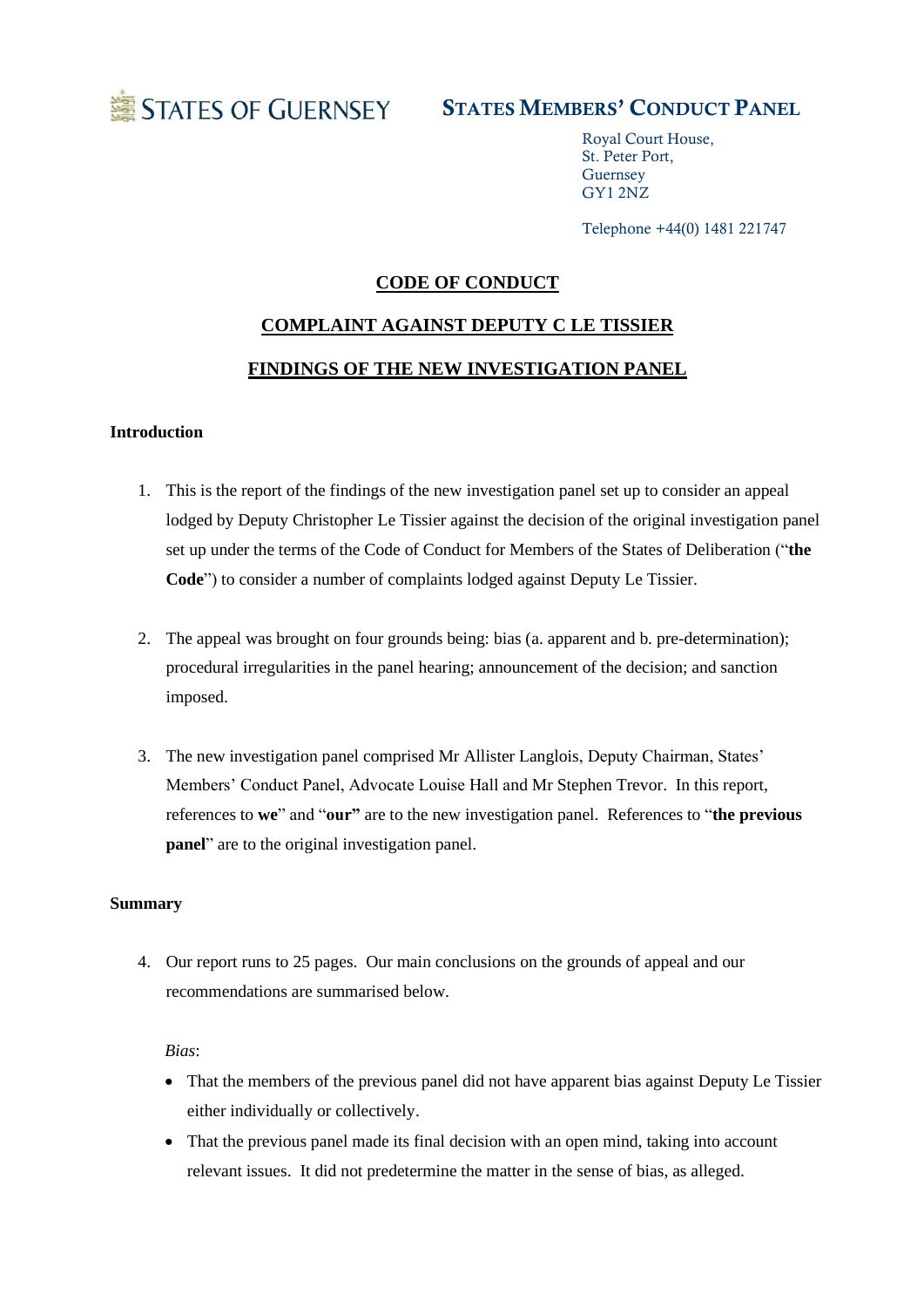#### *Procedural irregularities in the panel hearing*

- That Deputy Le Tissier was not given the opportunity to comment on comments made orally by the seven complainants to the previous panel prejudiced Deputy Le Tissier's right to a fair hearing. However, having provided the notes of the previous panel's meeting to Deputy Le Tissier, having ourselves heard from Deputy Le Tissier, and having made our own further investigations to address the prejudice caused to him by this procedural irregularity, we reached our own conclusion that he had acted in breach of the Code in a number of serious respects (see paragraphs 96 to 110 below), including that his Twitter posts had not made clear that he was a States Deputy, some Twitter posts deceitfully suggested that they were not written by a States Deputy, he used offensive language, showed disrespect for others' opinions and had brought the States into disrepute by his actions.
- That the previous panel did not predetermine the issues before it in a manner that was inconsistent with Deputy Le Tissier's own admissions.
- That the matter of appropriate sanction is a matter for each investigation panel, convened under the Code, to determine alone and that that it was irregular for the previous panel to ask the complainants what they thought the sanction should be.

#### *Announcement of the decision*

• That the previous panel's report being placed briefly in the public domain was unfortunate but not did not prejudice Deputy Le Tissier's right to a fair hearing.

#### *Sanction imposed*

- That the previous panel's findings demonstrate that it took account of the seriousness of the matter before it; however, we find that the previous panel's failure to consider the sanction by reference to objective criteria or a scale of seriousness was prejudicial to Deputy Le Tissier. Having considered the nature of the breaches, and having regard to the objective factors listed at paragraphs 113 to 120, our recommendation differs from the recommendation of the previous panel.
- 5. Our recommendation to the States' Assembly & Constitution Committee is that Deputy Le Tissier should be suspended from all States' service for a period of one year without payment.

#### **Complaints and self-referral to previous panel**

6. In March 2021 seven people each lodged a complaint under the Code asserting that the actions of Deputy Christopher Le Tissier on social media over a period of time had breached various sections of the Code. The seven people were Mr Andrew Ozanne O.B.E, Mr Nigel de la Rue,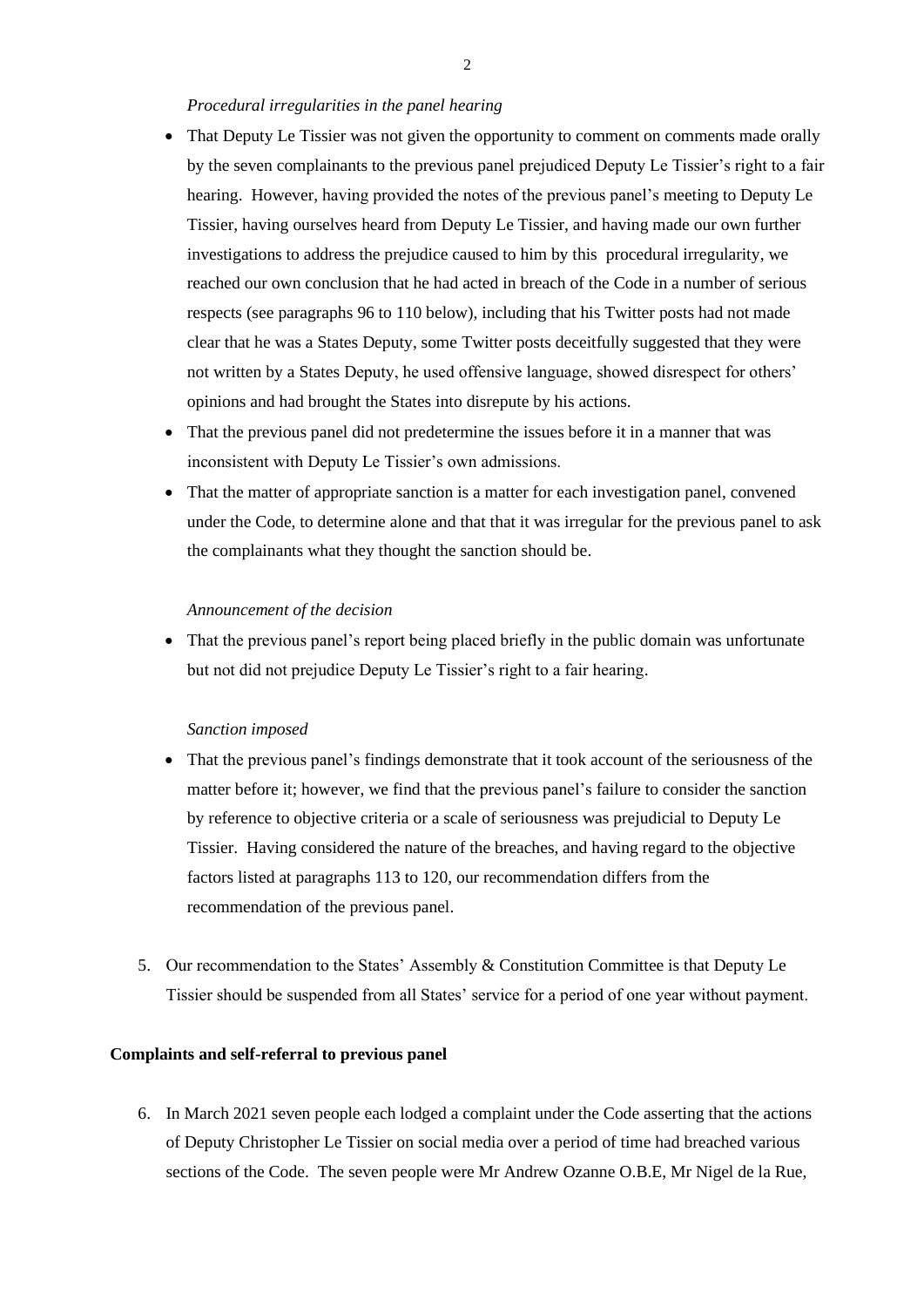Dr Gilly Carr, Mrs Jenny Tasker, Mr John Roche, Ms Sarah Griffith M.B.E, and Ms Grace Ruddy. Deputy Le Tissier also referred himself to the Conduct Panel for investigation.

- 7. The seven complainants asserted that a number of sections of the Code had been breached. The sections cited by one or more complainants were sections 3, 6, 7, 8, 9 and 11.
- 8. Section 3 is in the following terms:

*The primary duty of Members is to act in the public interest and to represent the interests of those who they have been elected to serve conscientiously. In so doing Members have a duty on all occasions to act in accordance with their oaths, and in accordance with the public trust placed in them.* 

9. Section 6 is in the following terms: *Members shall observe the following general principles of conduct for holders of public office -*

| Members shall take decisions solely in terms of the public interest.        |
|-----------------------------------------------------------------------------|
| They shall not do so in order to gain financial or other material           |
| benefits for themselves, their family or friends, their business associates |
| or any voluntary or charitable organisation with which they are             |
| <i>involved.</i>                                                            |
|                                                                             |

- *Integrity Members shall not place themselves under any financial or other obligation to outside individuals or organisations that might influence them in the performance of their official duties.*
- *Objectivity In carrying out public business, including making public appointments, awarding contracts, or recommending individuals for rewards and benefits, Members shall make choices on merit, and at no time improperly discriminate against or afford undue preferential treatment to any group or individual.*
- *Accountability Members are accountable for their decisions and actions to the States and the public and must submit themselves to whatever scrutiny is appropriate to their office.*
- *Openness Members shall be as open as possible about all decisions and actions that they take and must not knowingly deceive or mislead. They shall*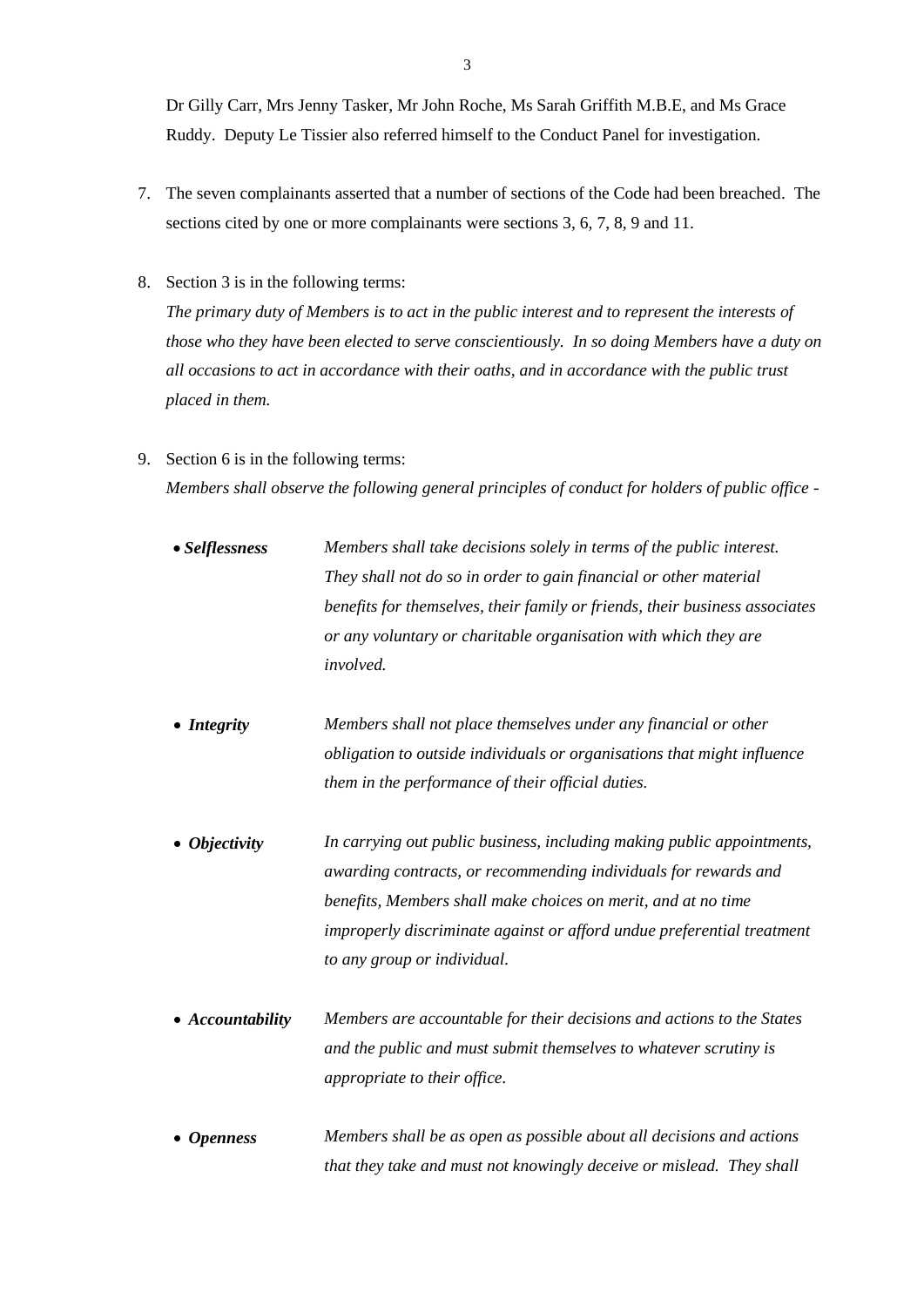*give reasons for their decisions and restrict information only when the wider public interest, or statutory provision, clearly demand.*

- *Honesty Members have a duty to declare any private interests relating to their public duties and to take steps to resolve any conflicts arising in a way that protects the public interest.*
- *Leadership Members shall promote and support these principles by leadership and example.*

#### 10. Section 7 is in the following terms:

*Members shall base their conduct on a consideration of the public interest, avoid conflict between personal interest and the public interest and resolve any conflict between the two, at once, and in favour of the public interest. After leaving their official positions, they will not take improper advantage of their previous office.* 

#### 11. Section 8 is in the following terms:

*Members shall at all times conduct themselves in a manner which will tend to maintain and strengthen the public's trust and confidence in the integrity of the States of Deliberation and never undertake any action which would bring the States, or its Members generally, into disrepute.*

#### 12. Section 9 is in the following terms:

*Members shall at all times treat other Members, civil servants and members of the public with respect and courtesy and without malice, notwithstanding the disagreements on issues and policy which are a normal part of the political process.* 

# 13. Section 11 is in the following terms:

*Members shall act in good conscience and exercise the privileges and discharge the duties of public office diligently and with civility, dignity, care and honour.* 

#### **Original panel's decision**

14. Having reviewed each complaint, the Chairman of the States Members' Conduct Panel, The Very Rev'd John Guille, determined that prima facie evidence had been submitted to support it. The previous panel was therefore established as an investigation panel to consider all the complaints and Deputy Le Tissier was asked to respond to the complaints.

4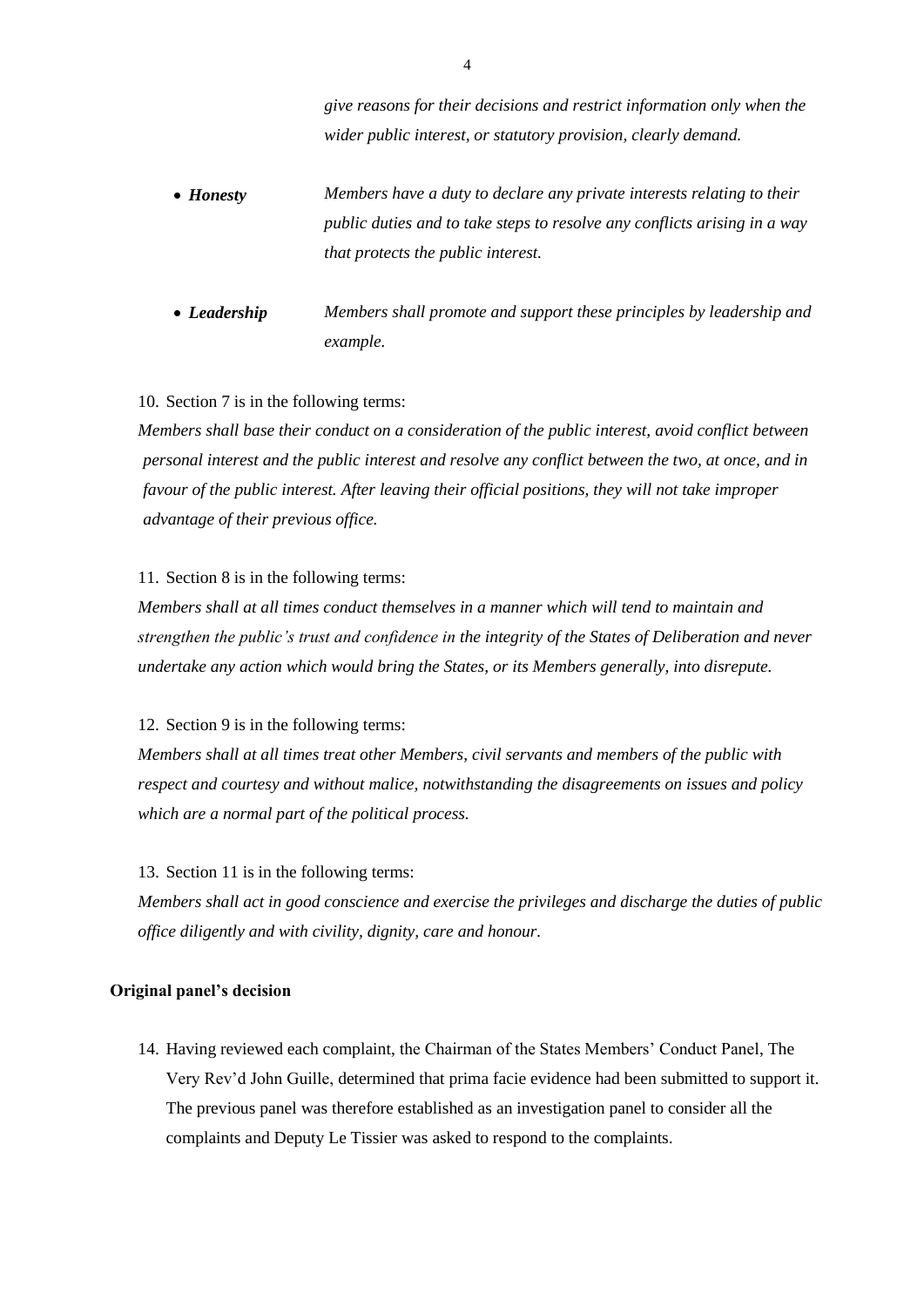- 15. The previous panel comprised The Very Rev'd John Guille (as Chairman), Advocate Russell Clark and Mrs Sandra James M.B.E.
- 16. Deputy Le Tissier provided a written response to the complaints. On 5<sup>th</sup> March 2021 he stated it would be appropriate to self-refer, and on  $12<sup>th</sup>$  March 2021 he provided a response to the complaints which we deem to be the self-referral ("**response/self-referral**").
- 17. Deputy Le Tissier was afforded, in accordance with the procedures for hearing complaints under the Code, the opportunity to present his case in person to the previous panel, which he took. All the complainants were afforded the opportunity to appear individually in person to speak about their complaints, which they all took. Dr Carr appeared by video link.
- 18. The meeting of the previous panel was held on 23rd March 2021. The seven complainants and then Deputy Le Tissier each appeared separately before the previous panel.
- 19. The previous panel's report was produced on 29<sup>th</sup> March and circulated to all the parties for their information. The report recommended that Deputy Le Tissier be expelled from the States. As such, the matter had to be put to the States for their consideration. The report was therefore sent to the States' Assembly & Constitution Committee for it to put the matter to the States in accordance with section 39 of the Code.
- 20. Later on 29th March Deputy Le Tissier's Advocate notified the Presiding Officer and the Secretary to the Panel that his client would be lodging an appeal under section 41 of the Code against the decision.

# **Appeal and new panel's methodology**

- 21. The appeal was lodged with the Presiding Officer on  $27<sup>th</sup>$  April. Perfected grounds of appeal were sent on  $27<sup>th</sup>$  May. The four grounds of appeal are:
	- A. Bias (a. apparent bias and b. pre-determination)
	- B. Procedural irregularities in the panel hearing (exclusion from part of the hearing, prejudgement, and consultation with complainants as to the sanction they would wish to see imposed)
	- C. Announcement of the decision
	- D. Sanction imposed.
- 22. In the event of an appeal by a member against a decision from an investigation panel convened under the Code, Section 41 of the Code requires a new investigation panel to be convened to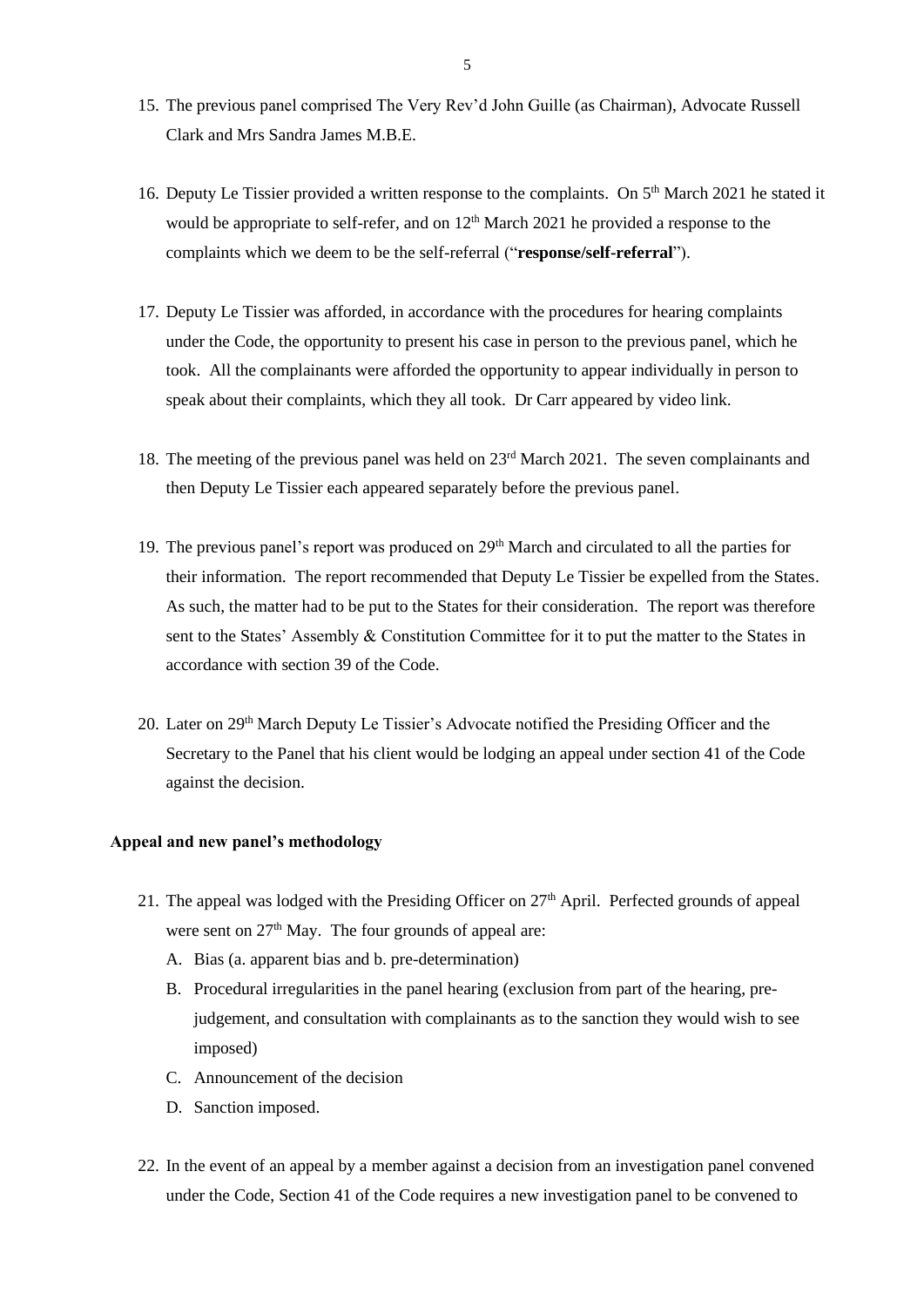consider the appeal, review the findings and recommendations of the original investigation Panel, in light of the information provided by the member, and produce a final report on the matter.

- 23. Deputy Le Tissier requested that he be permitted to appear in person before the new Panel with his legal representative, namely Advocate Andrew Ayres, in attendance. The Code does not contain any provisions which restrict the new investigation panel from hearing a member in person. We therefore agreed to this request for the purpose of hearing any comments or representations that Deputy Le Tissier wished to make arising from his grounds of appeal only.
- 24. In accordance with legal authorities (see paragraph 30 below), we undertook our own investigation of circumstances relevant to the grounds of appeal.
- 25. In producing our report, we considered all the documents from the original complaint matter being the seven complaints, the response/self-referral from Deputy Le Tissier, notes of the meeting of the previous panel, the report of the previous panel, the notice of appeal, a statement from Deputy Mark Helyar and legal cases and submissions from Deputy Le Tissier's Advocate. We also took into account the comments and representations made to us by Deputy Le Tissier and the results of our own investigation.

# **Notice of Appeal – Grounds A - D**

26. Deputy Le Tissier's appeal alleged that, in the previous panel's determination, procedural irregularities had arisen in four respects. Those are covered under A to D below together with the steps we took and our findings in each area.

#### *A. Bias*

#### a. Apparent Bias

- 27. In his grounds of appeal, Deputy Le Tissier has alleged apparent bias on the part of two members of the previous panel, namely Mrs Sandra James M.B.E. ("Mrs James") and Advocate Russell Clark ("Advocate Clark").
- 28. In the case of Mrs James, Deputy Le Tissier has submitted that her affiliation/membership with the Guernsey Partnership of Independents was, in itself, sufficient to give rise to the appearance of bias and that this appearance of bias was compounded by the fact that Mrs James was unsuccessful in her bid to be elected as a Deputy as a member of that party.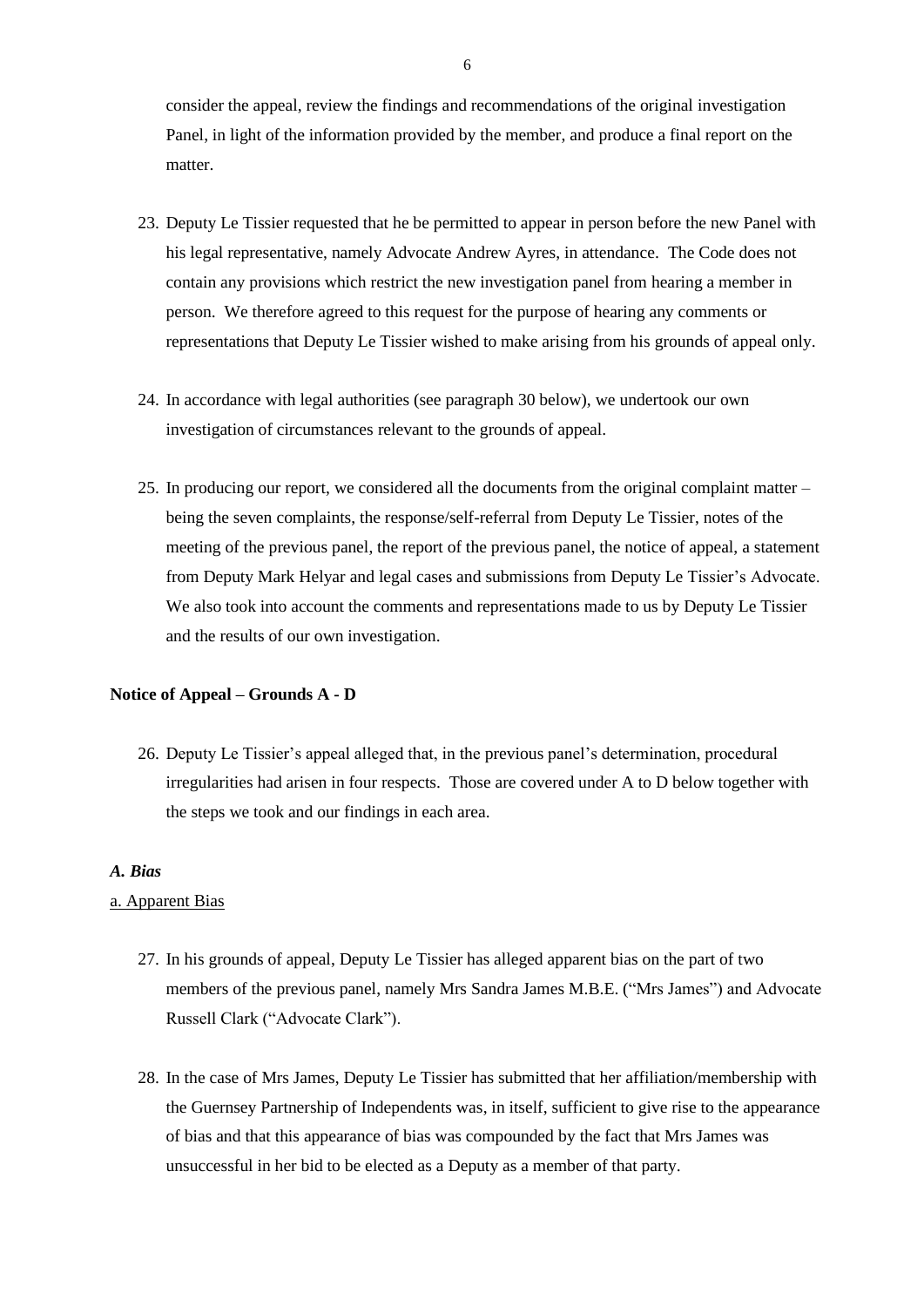29. In the case of Advocate Clark, Deputy Le Tissier has submitted that his promotion of Gavin St Pier, the founding member of the Guernsey Partnership of Independents, to various third parties and his support of that group, in itself, gave rise to an appearance of bias.

#### *Legal authorities*

- 30. Deputy Le Tissier relied on a number of legal authorities in support of his submissions from which we note the following legal tests for establishing apparent bias:
	- (1) "…a real danger of bias on the part of the relevant tribunal member in question, in the sense that he might unfairly regard with favour, or disfavour, the case of a party to the issue under consideration by him"  $R \text{ v}$  Gough [1993] HL 2 All ER 72. The "real danger" requires the question to be considered in terms of a possibility rather than a probability of bias;
	- (2) "A fair and public hearing within a reasonable time by an independent and impartial tribunal" – European Convention on Human Rights Article 6 – where the question is whether 'objectively justifiable' doubts as to impartiality existed. The court has to decide whether, on an objective appraisal, the material facts give rise to a legitimate fear that the judge might not have been impartial. We note that the 'legitimate fear' test was adopted in the Guernsey case of McGonnell v the United Kingdom 8 February 2000; and
	- (3) "The court must first ascertain all the circumstances which have a bearing on the suggestion that the judge was bias. It must then ask whether the circumstances would lead a fair minded and informed observer to conclude that there was a real possibility, or a real danger, the two being the same, that the tribunal was biased" – R v Medicaments No 2 [2001] 1 WLR 700.
- 31. We were prepared to note the Guide to Judicial Conduct included in Deputy Le Tissier's legal authorities, in particular sections under the heading 'Political Activities' as follows:

*"Fee paid judges (legal) - While there is no general prohibition on political activity in statute or Terms and Conditions, fee-paid office holders are expected to refrain from any political activity which would conflict with their judicial office or be seen to compromise their impartiality having regard, for example, to the approach of the Court of Appeal in the case of Locabail (UK) Ltd v Bayfield properties Ltd (2002) QB 451*."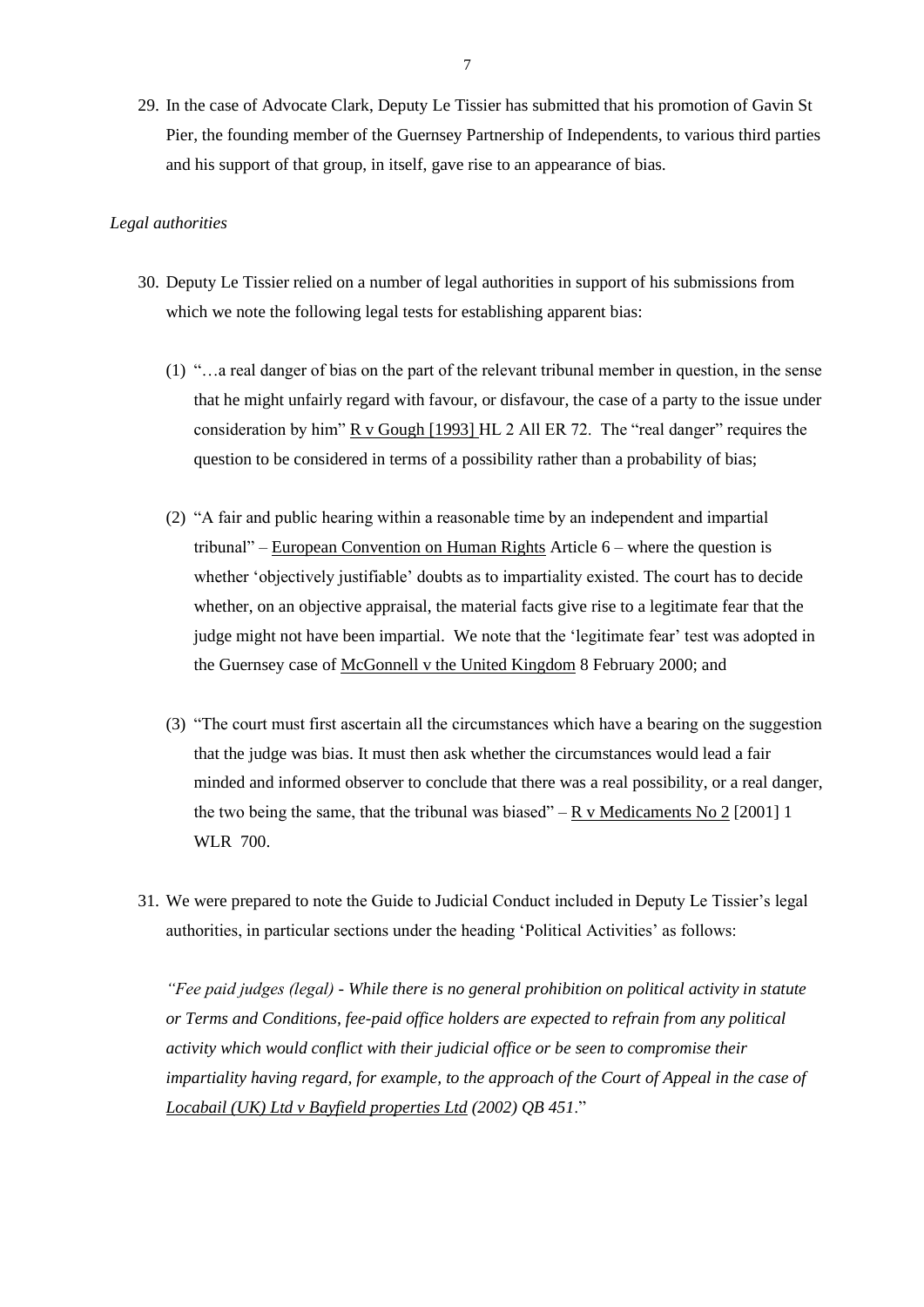**"***Fee paid Non-Legal Members and Magistrates - Although there is no prohibition on political activity, non-legal members and magistrates who are involved in political activity should guard against any perception that their involvement is in their judicial capacity."*

- 32. We noted the finding in Locabail (at paragraph 25) that "*It would be dangerous and futile to attempt to define or list the factors which may or may not give rise to a real danger of bias. Everything will depend on the facts, which may include the nature of the issue to be decided. We cannot, however, conceive of circumstances in which an objection could be soundly based on the judge's … previous political associations"* (emphasis added).
- 33. We asked Advocate Ayres how he considered "previous political associations" applied in this case and he explained his view that it related primarily to associations predating the person's judicial or decision-making role.

#### *Relevant circumstances*

- 34. In considering this ground of appeal, and in accordance with the test in  $\overline{R}$  v Medicaments (paragraph 30(3) above), we have taken into account the circumstances which have a bearing on the suggestion that Mrs James and/or Advocate Clark were biased.
- 35. In support of his appeal on this ground Deputy Le Tissier produced a statement volunteered by Deputy Mark Helyar who is, amongst other current and former positions held, a sitting Deputy and founder member of the Guernsey Party ("**Deputy Helyar**").
- 36. Deputy Le Tissier was, at the time of the events complained of, also a member of the Guernsey Party.
- 37. Deputy Helyar's evidence is, in summary, that it was well known to Deputy St Pier personally, and the members of Deputy St Pier's party (that is, the Guernsey Partnership of Independents) and his supporters, that the Guernsey Party and its members would, in October 2020, be "king makers" in relation to the appointment of the president of the Policy & Resources Committee. This was the result of a meeting on 11<sup>th</sup> October 2020 between Deputy St Pier, Deputy Helyar and two other deputies. At that meeting Deputy Helyar made clear that, although in his view, none of the members of the Guernsey Party would vote for Deputy St Pier in the forthcoming election, they might support an alternative candidate. Deputy Helyar received an e mail from Advocate Clark on 13th October 2020 which concluded as follows "*You will want to extract as much leverage as possible for the benefit of the GP* [Guernsey Party] *(and so you should) but for the good of the Island please support GStP* [Gavin St Pier] *on Friday*". As a result of the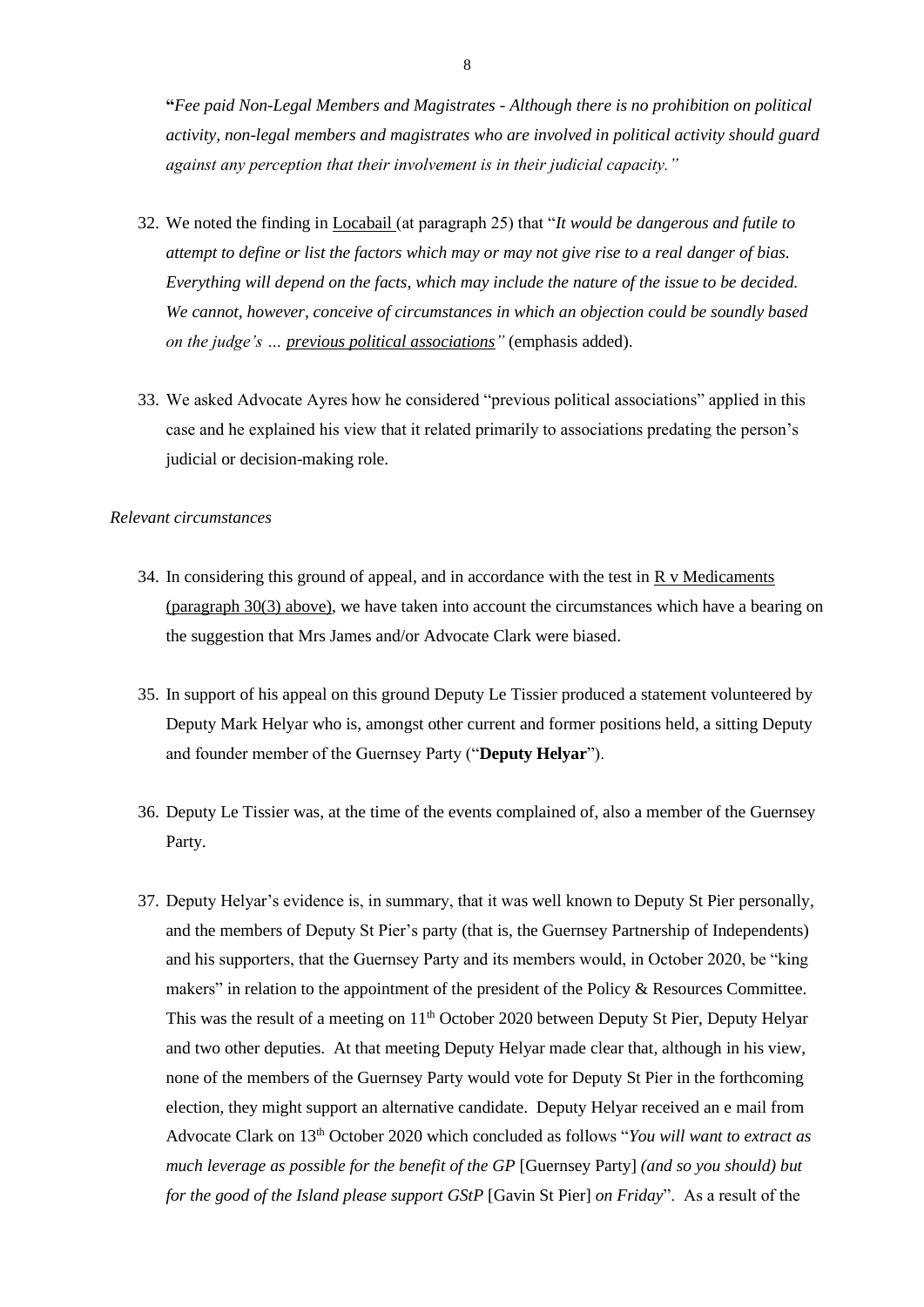e mail, Deputy Helyar met Advocate Clark and a third person later on the same day to discuss the matters raised in the e mail. Deputy Helyar refers in his statement to being aware of "*at least one other deputy lobbied by Advocate Clark in this way*". Deputy Helyar also states that Deputy Ferbrache was the *"stated choice of my party members including Deputy Le Tissier".*

38. From our investigation we have established that:

- Mrs James was a member of the Guernsey Partnership of Independents and stood unsuccessfully as a candidate in the October 2020 election;
- Mrs James resigned from the Guernsey Partnership of Independents after the election and before she was re-appointed to the States' Members' Conduct Panel;
- Advocate Clark proposed a member of the Guernsey Party who was ultimately successful in the 2020 election, namely Deputy Nicholas Moakes;
- Advocate Clark declared a potential conflict of interest when first asked to sit on the Panel as follows – "I should declare that I am on good terms with Ms Griffiths and Mr de la Rue but do not believe that my association would prevent my remaining objective. Ms Griffiths was married to my former English teacher and Mr de la Rue ran Barings which was a client of mine.";
- Mrs James had stood down from the Panel on  $12<sup>th</sup>$  August 2020 on the basis that she was standing as a candidate in the 2020 election. She was unsuccessful in the election and was reappointed to the Panel on 8<sup>th</sup> November 2020.
- Mrs James did not declare a conflict in relation to the complaints about Deputy Le Tissier;
- Information on all candidates for the 2020 Guernsey election was readily available;
- Under section 34 of the Code, the member complained against is "*provided with the opportunity to challenge the membership* [of the panel] *within three days if* [he] *considers that the Panel Member has a direct or indirect personal interest in the matter.*". Deputy Le Tissier did not raise any objection within that time*;*
- Section 23 of the Code of Conduct includes the provision that "…*Members of the States and their spouses shall not be eligible to serve on the Panel.*"

#### *Mrs James*

39. Applying the law to the circumstances in relation to Mrs James we found that, by standing for election in October 2020 as a member of the Guernsey Partnership of Independents, Mrs James' affiliation with or membership of the Guernsey Partnership of Independents was not of itself, sufficient to compromise her impartiality or that of the previous panel. In making this finding, we noted that: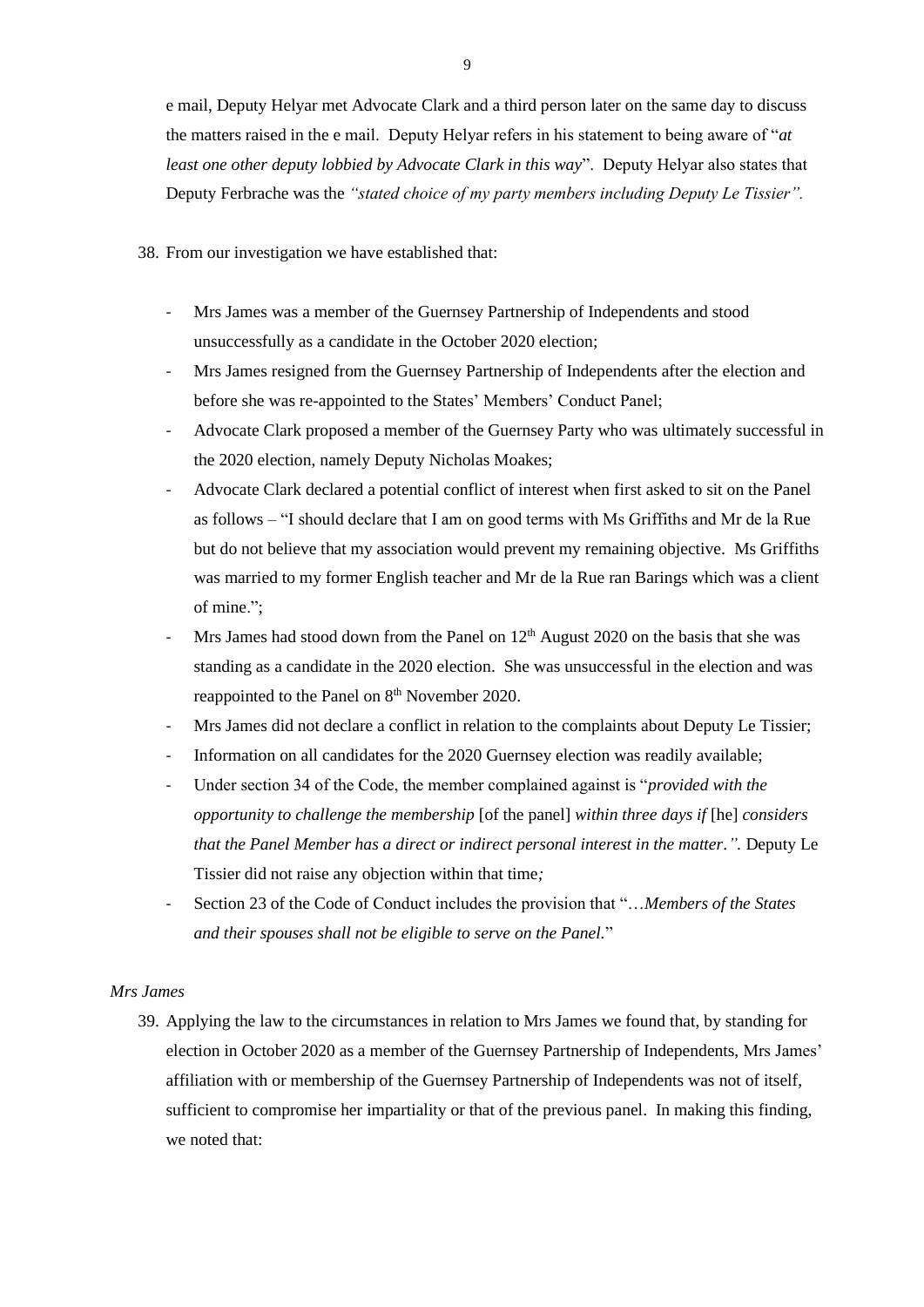- (A) Deputy Le Tissier submitted that Mrs James' impartiality was compromised because of her involvement with a different political party from that of which he is a member. Mrs James resigned from the Guernsey Partnership of Independents after standing unsuccessfully in the October 2020 election, and before being reappointed to the Panel on 9 November 2020, and therefore before her appointment to the previous panel. We see this as a form of "previous political association" of Mrs James which, in Locabail, is characterised as very unlikely to give rise to a sound objection based on appearance of bias. Having stood down from the Panel on 12 August 2020, there could be no perception amongst the Guernsey public that Mrs James was involved with the Guernsey Partnership of Independents in her capacity as a panel member. We do not therefore consider that the circumstances overall would lead a fair-minded and informed observer to conclude that there was a real possibility, or a real danger, of bias on the part of Mrs James (and therefore nor on the part of the previous panel as a whole as a result, as Deputy Le Tissier alleged).
- (B) Whilst the Code prohibits members of the States and their spouses from being eligible to serve on the panel, it does not prohibit former members of the States or unsuccessful candidates from being members of the panel;
- (C) The States did not, in its amendments to the Code in August 2020, disqualify unsuccessful candidates from being members of the panel;
- (D) Notwithstanding its findings at (A) to (C) above, we find that the fact of Mrs James' having stood for election as a Guernsey Partnership of Independents candidate was available to Deputy Le Tissier at the time of the original panel hearing, enabling him, had he wished to do so, to object to her membership of that panel.

#### *Advocate Clark*

40. Applying the law to the circumstances in relation to Advocate Clark, we do not find that his promotion of Gavin St Pier, the founding member of the Guernsey Partnership of Independents, to various third parties and his support of that group, in itself, gave rise to an appearance of bias sufficient to compromise his impartiality for the following reasons:

(A) The basis for perceived bias on Advocate Clark's part is that he involved himself in lobbying a politician or politicians as to the choice of the next Chief Minister. The concern appears to be that Advocate Clark would be inclined to bias against Deputy Le Tissier based solely on him being a member of the Guernsey Party on the basis that the Guernsey Party had supported Deputy Ferbrache's candidacy for President, Policy & Resources Committee over Deputy St Pier's. We noted that it was conceded on Deputy Le Tissier's behalf that the argument on appearance of bias is less forceful in relation to Advocate Clark than to Mrs James.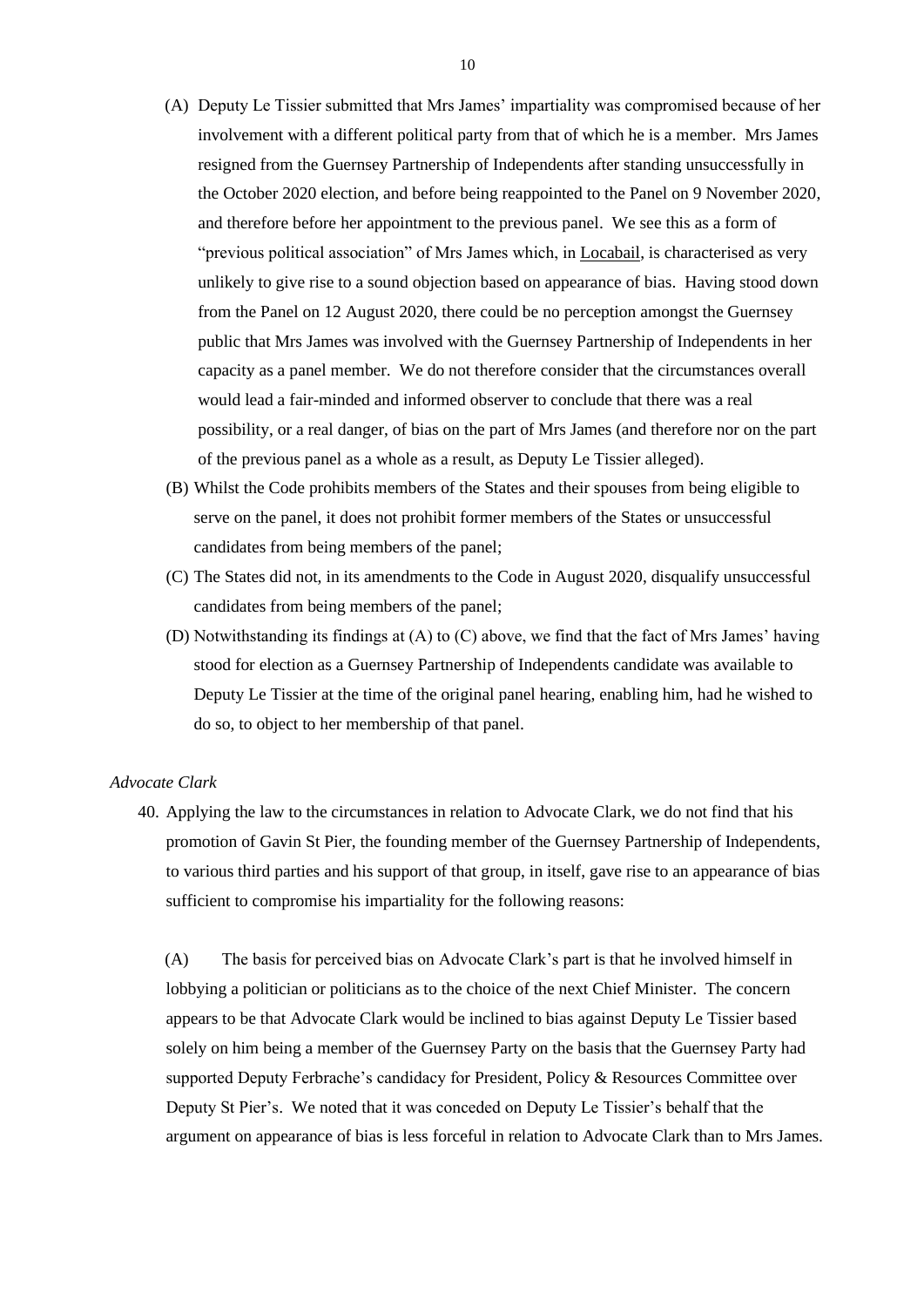(B) In order to make out an appearance of bias, the relevant circumstances ascertained by us would need to demonstrate a real possibility of bias on the part of Advocate Clark. Adopting wording from R v Gough, this bias would be "*in the sense that he might unfairly regard with favour, or disfavour, the case of a party to the issue under consideration by him".* We note Deputy Helyar's evidence that Advocate Clark wrote to him by e mail and subsequently met with him to ask him to support Deputy St Pier in the election for Chief Minister. Deputy Helyar's evidence was that following the October 2020 election there were two candidates for the role of President of the Policy & Resources Committee, Deputy St Pier and Deputy Ferbrache. In the e mails produced by Deputy Helyar, Advocate Clark expressed a preference for Deputy St Pier, apparently on behalf of a business body but the inference from the e mails is that it was also his own view. We found that this was done in a balanced way, recognising strengths of both candidates. The Guernsey Party ultimately supported Deputy Ferbrache and he was successful.

(C) We considered the assertion of bias on the part of Advocate Clark, in the context of *Locabail,* to be akin to a "previous political association" and very remote and therefore highly unlikely to form the basis of a sound objection based on appearance of bias.

(D) We also noted that Advocate Clark had in fact acted as the proposer of a member of the Guernsey Party, and did not consider that the circumstances overall would lead a fair-minded and informed observer to conclude that there was a real possibility, or a real danger, of bias on the part of Advocate Clark.

#### b. Pre-determination

- 41. The notice of appeal asserted that the previous panel had shown bias against Deputy Le Tissier because it had pre-determined its decision. This was based on the fact that the notes of the previous panel's meeting on 23<sup>rd</sup> March record some reference to the appropriate penalty before the previous panel had met the complainants and Deputy Le Tissier to obtain their comments. Deputy Le Tissier submitted that this amounted to a gross and obvious pre-determination which was a form of bias and supported an allegation of apparent bias.
- 42. We do not accept this. The part of the 23rd March meeting note on which Deputy Le Tissier's submission is based reads: "*Pre-discussion - Clearly in favour of penalty more serious than reprimand*". Although the previous panel had not met Deputy Le Tissier at this point, it had received his response/self-referral in which he wrote that he would "*like to apologise to the Panel both for my actions and for engendering the review process and bringing the States into disrepute*" and also "*I should have been aware that my actions fell below the required standard expected of a Deputy*".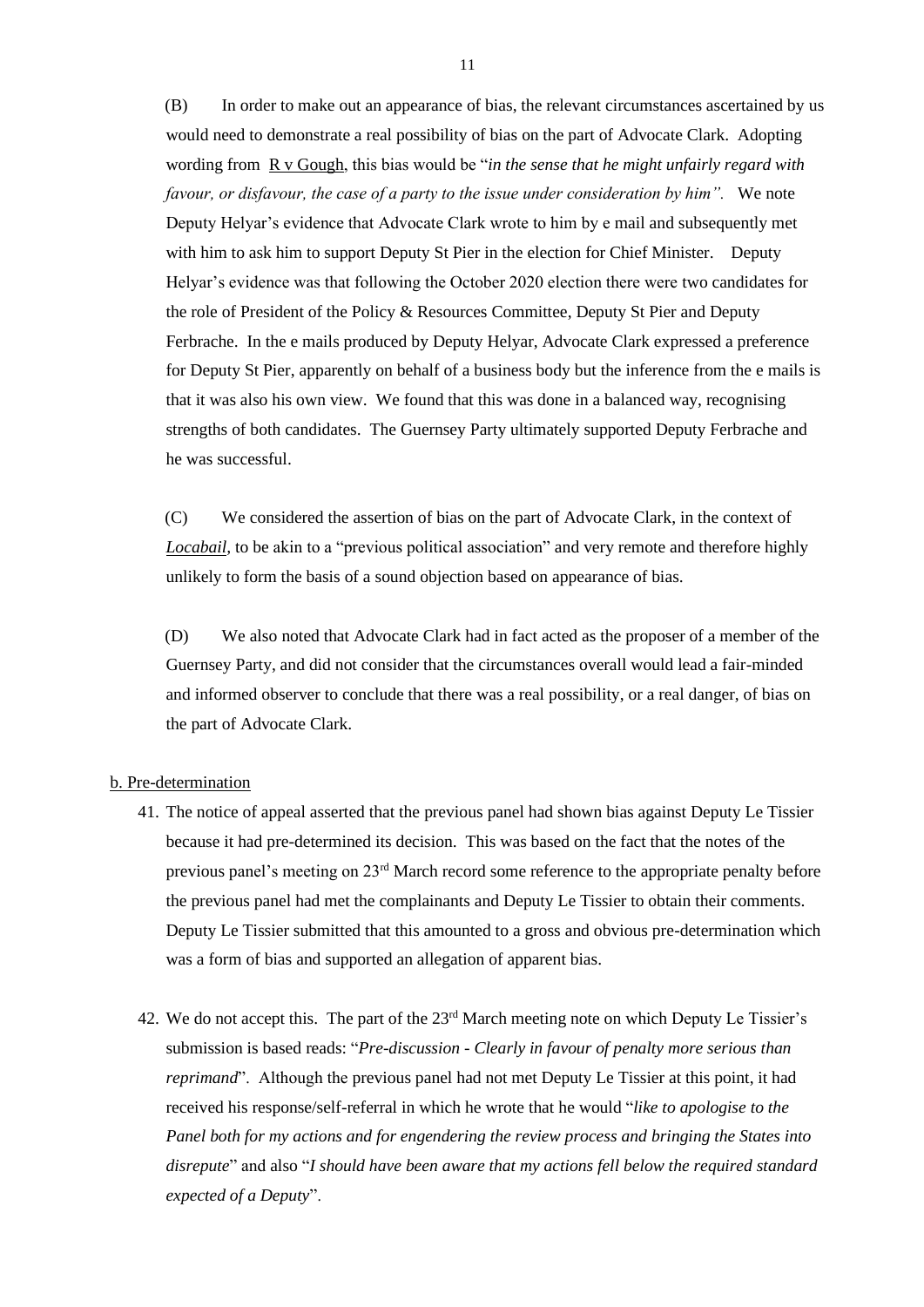- 43. Although in his grounds of appeal, Deputy Le Tissier asserts states that he "*…did not expressly admit having breached any part of the Code of Conduct"*, we consider that the response/selfreferral can reasonably be interpreted as an express admission of breaching section 8 of the Code. Section 8 requires that *"Members shall at all times conduct themselves in a manner which will tend to maintain and strengthen the public's trust and confidence in the integrity of the States of Deliberation and never undertake any action which would bring the States, or its Members generally, into disrepute" (emphasis added).* We believe it would have been reasonable for the previous panel to construe the wording of the response/self-referral as an admission by Deputy Le Tissier of a breach of section 8 of the Code of sufficient seriousness to bring the whole States (i.e. not just himself) into disrepute, warranting a sanction at the higher end of the scale (i.e. beyond a reprimand).
- 44. Further, we do not consider that the single comment on this issue in the meeting notes ("*Clearly in favour of penalty more serious than reprimand*") evidences in itself that the previous panel had closed its mind to what else Deputy Le Tissier might say, or where its investigation might lead, or meant that it had predetermined its final decision on the matter or predetermined the actual sanction to be imposed. Accordingly, this ground of appeal is rejected.

#### *B. Procedural irregularities in the panel hearing*

45. The notice of appeal asserted that Deputy Le Tissier was not given a fair hearing because of procedural irregularities in the meeting with the original panel. Specifically it was asserted that: (A) the complainants were afforded the opportunity to repeat, enlarge upon and/or alter their complaints verbally before the previous panel. Deputy Le Tissier had been excluded from that part of the hearing and was not informed of this, only finding out by chance during the part of the hearing in which he was involved. This was in contravention of the principles of both natural justice and fairness and also of the terms of section 34 of the Code of Conduct which provides that the Member concerned "*will at every stage be given full details of the nature of the complaint and will be invited to address the Investigation Panel*" (we deal with this under the heading "**Procedural Exclusion**");

(B) the previous panel, both in pre-judging whether Deputy Le Tissier had breached any parts of the Code and in discussing the appropriate sanction before hearing from the complainants or from Deputy le Tissier himself, acted in breach of the principles of fairness and natural justice (we deal with this under the heading "**Procedural Pre-Judgement**");

(C) the previous panel solicited the views of the complainants as to what sanction they would wish to see imposed before Deputy Le Tissier was permitted to address the panel and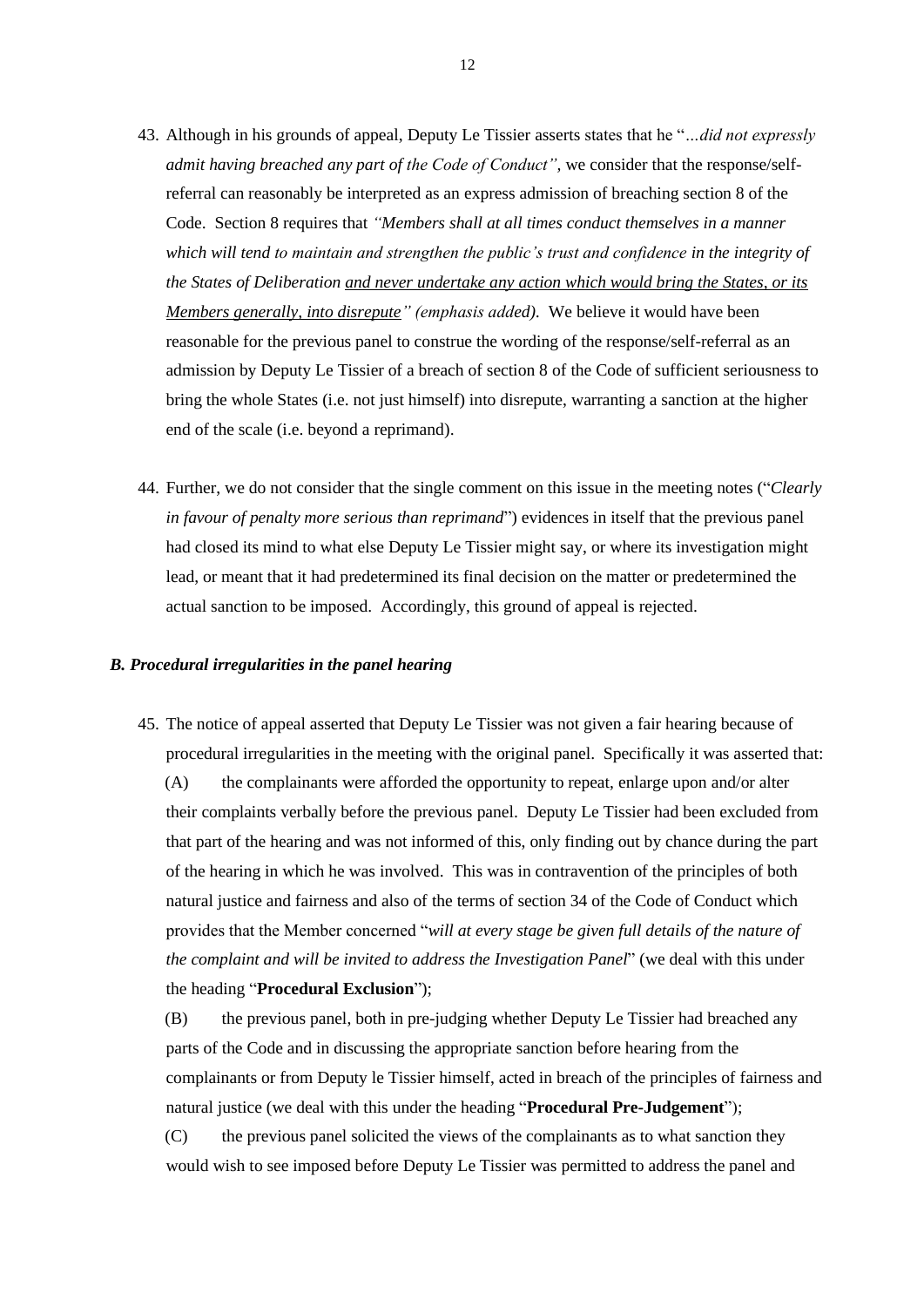before a formal determination as to any breach(es) had been made, contrary to principles of natural justice and fairness (we deal with this under the heading "**Procedural Sanction**").

#### *Procedural Exclusion*

- 46. It was submitted on behalf of Deputy Le Tissier that the only way in which this procedural irregularity would be overcome was by means of a re-hearing of his case before a different panel; however, as the Code does not provide for a re-hearing, it was also submitted that an acceptance of the argument that Deputy Le Tissier was deprived of a fair trial must result in the setting aside of the previous panel's decision.
- 47. We find that the procedure adopted by the previous panel was in contravention of section 34 and that it may have deprived Deputy Le Tissier of a fair hearing. This is not because he should have been permitted to attend the previous panel's meetings with the complainants – that was not necessary or appropriate in our view – but because they were able to expand on their written complaints, and to some extent did so, and Deputy Le Tissier was not able to comment on any additional points raised.
- 48. However, we considered that this would be remedied by giving Deputy Le Tissier the opportunity to address us on the additional points made orally by the seven complainants to the previous panel at the 23rd March 2021 meeting. We therefore agreed that Deputy Le Tissier should be given the opportunity to address us with the benefit of having seen the notes taken by the Secretary during the  $23<sup>rd</sup>$  March 2021 meeting, summarising what the complainants had said orally, and the previous panel's findings (those also being the extent of our own knowledge of the complaints' oral points). Deputy Le Tissier took the opportunity offered and went through in detail all the points which he wished to make and had not been able to address at the meeting with the previous panel, as set out below.
- 49. Deputy Le Tissier noted from the notes of the meeting on  $23<sup>rd</sup>$  March 2021 the comment attributed to Mr Ozanne that a "*tweet from the States Meeting was a lie by his own admission*"., Deputy Le Tissier categorically denied admitting any such 'lie'. He pointed out that the tweet was sent at 1320 that day and therefore the States would have been in their lunch recess and, in any event, that meeting had been held online and therefore every States Member was at home then.
- 50. We noted that the oral comment attributed to Mr Ozanne had not appeared in his original written complaint nor the script from which he read at the previous panel meeting, which he provided to the previous panel in hard copy at the meeting. However, the previous panel had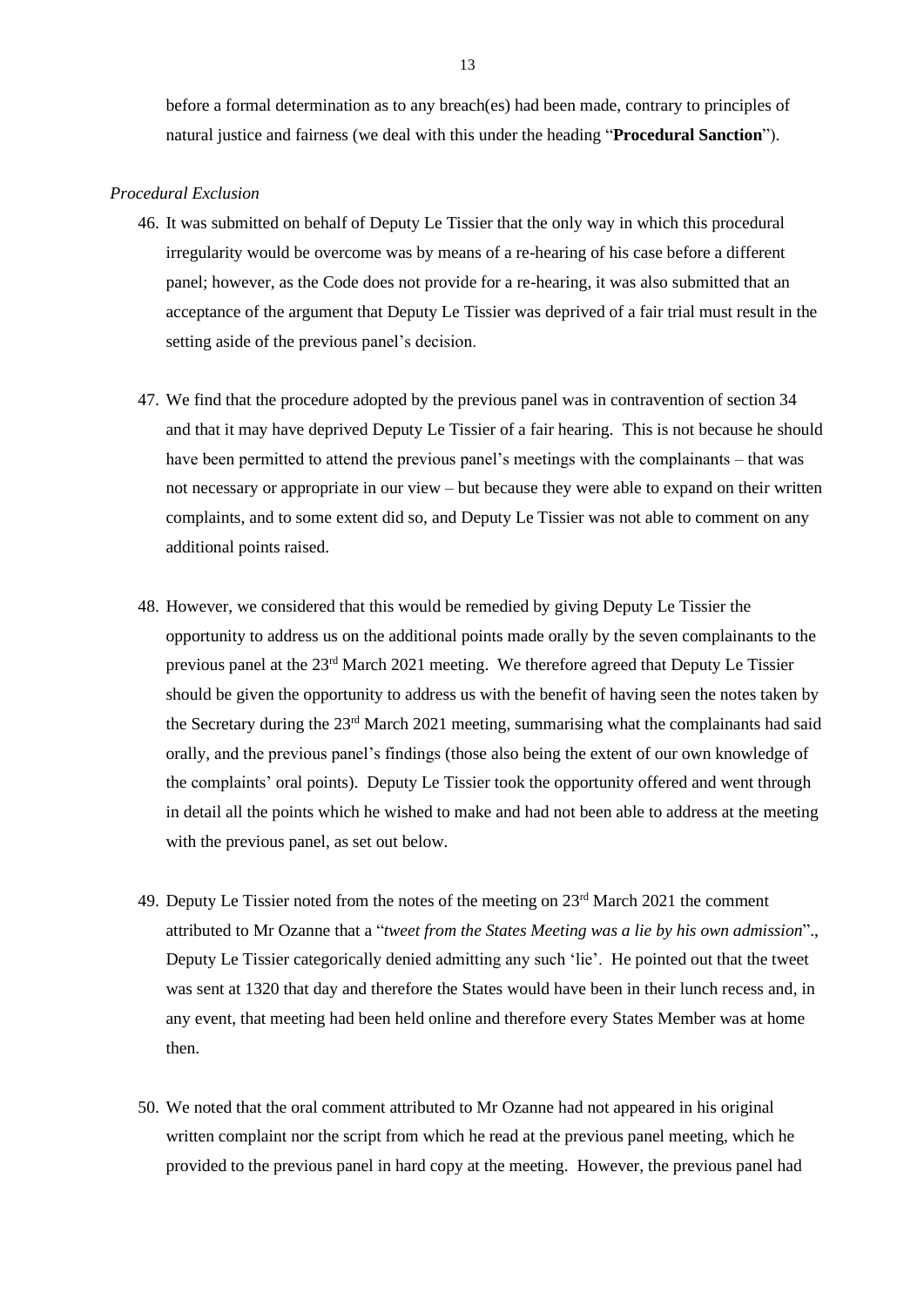not made any finding on that point. We therefore decided that his lack of opportunity to comment on the point at the original meeting was not prejudicial.

- 51. Deputy Le Tissier said that the reference in the notes of the first meeting to Mr Ozanne being a sitting member of the Committee *for* Home Affairs was wrong and cast doubt on the notes as a whole. We noted that the reference was obviously wrong and the report itself was accurate on Mr Ozanne's role as a former member.
- 52. Deputy Le Tissier said that Mr Ozanne appeared to have been given preferential treatment by being able to make a further written submission to the panel that was appended to the notes. The Secretary to the Panel was able to confirm that the appended noted comprised the script from which Mr Ozanne read to the previous panel and had been provided by him when he appeared before it.
- 53. Deputy Le Tissier said that the notes of the meeting showed that Mrs Tasker had said that he was anti former Deputies and he had not been able to address that issue. He denied that was the case and said that there was no evidence to support the claim. We noted that Deputy Le Tissier had sent a tweet which included the words "Bitter ex Deputies". Nevertheless, the original panel findings had not included reference to this point and his lack of opportunity to comment on it at the original meeting was not prejudicial.
- 54. Deputy Le Tissier noted that Mr Roche had said that he was anti-immigration but that was wrong. He was in favour of immigration. We accepted that Deputy Le Tissier had not written anything directly anti-immigration in the tweets complained of. However, we considered that the average reader might infer that he held an anti-immigration view from the wording of some of them, with the emphasis on "local", such as "*you are not local. Peter Ferbrache is. Gavin St Pier is not. Just leave Guernsey alone …*" and "*If you have the stamp, as I do then I am true Guernsey. Nil, zero, nada, nul connections with the UK*".
- 55. Deputy Le Tissier took issue with the comment in the notes that, in Mr Roche's view, he had used unacceptable language. He said that the language he had used could be heard every day on television and was widely used. He did not swear – the words and phrases in the tweets were just colloquial terms.
- 56. We noted the language objected to, being "*Bollocks*" and "*wet dream*". We believe that, as a Member of the States, Deputy Le Tissier has a duty not to use language which might offend or bring the reputation of the States into disrepute. He had admitted that he had sent all the tweets concerned and, while Deputy Le Tissier might regard the words and phrases he had used as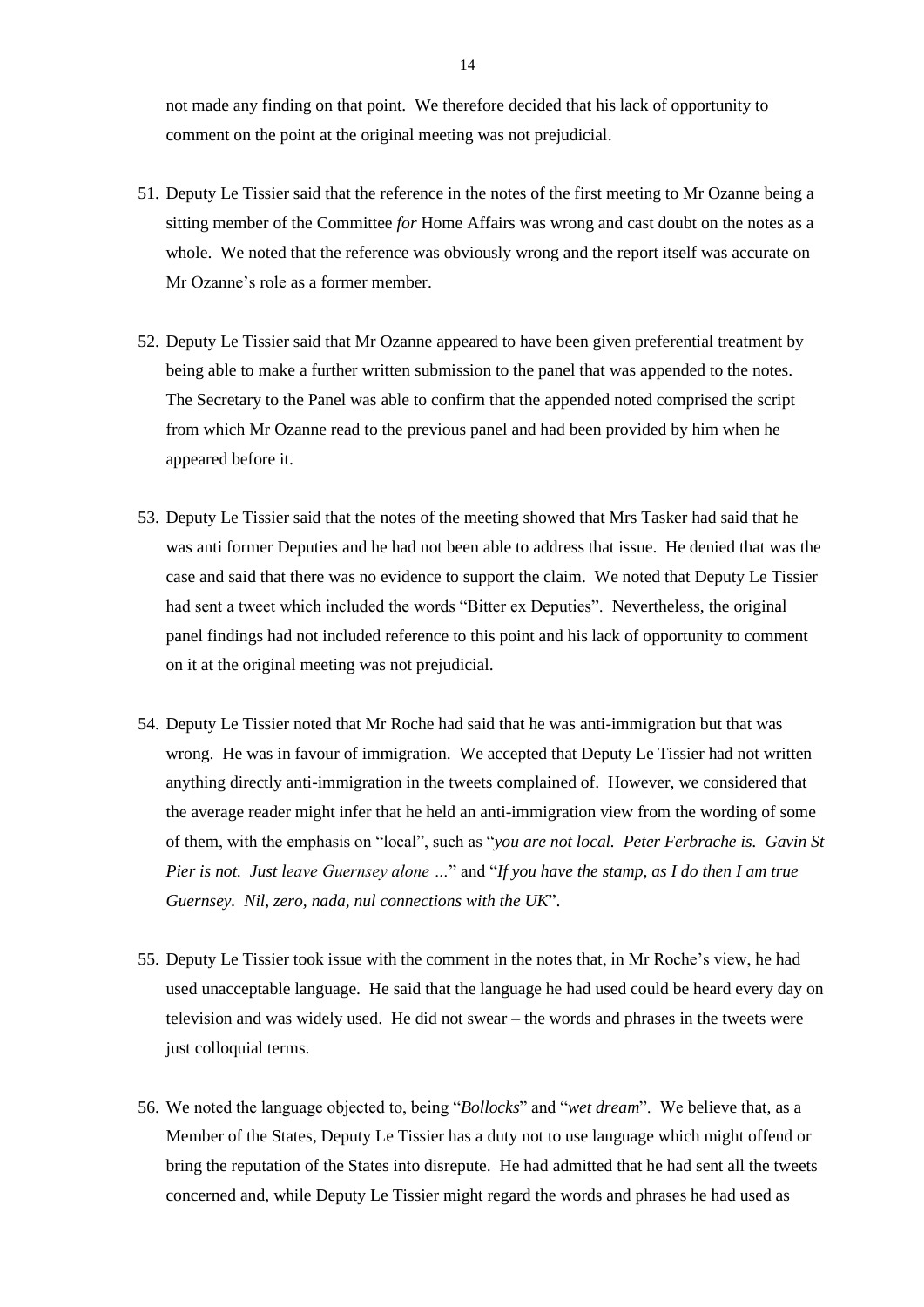inoffensive, they had offended some of the complainants who we consider to be representative of the general public.

- 57. Deputy Le Tissier took issue with Mr Roche referring to the tweets being sent "over a period". We noted that, although they had been deleted later, the complainants had provided tweets which had been sent on various days over a period of several months, from  $21<sup>st</sup>$  November 2020 until 2<sup>nd</sup> March 2021. We were therefore satisfied that the actions by Deputy Le Tissier which had led to the complaints could not be regarded as a one-off.
- 58. Deputy Le Tissier noted that the Code stated that a complaint founded solely upon a media report would not normally be treated as a substantiated allegation. He asserted that Ms Griffith had not seen the tweets relating to Dr Carr and must have founded her complaint solely on a media report. However, we noted that Ms Griffith had provided screenshots of those tweets and had therefore clearly seen them. In any event Dr Carr and others had seen them.
- 59. Deputy Le Tissier contested the claim by Ms Griffith that he had hoodwinked people by sending one tweet from a restaurant and a second tweet during a States Meeting suggesting that he was working at home, both of which implied that he was not a Deputy. He reiterated that he sent the second tweet during the lunch recess and that he was at home when he sent it because the States were meeting online. From our own investigation we noted that the December 2020 States Meeting was a physical sitting, not a meeting online. We further noted that Deputy Le Tissier had sent a tweet on the  $14<sup>th</sup>$  December from La Piazza restaurant from which the reasonable inference could be drawn that he was not a Deputy, being "*went for Xmas lunch at La Piazza Trinity Sq. The place was heaving with Deputies* …". We noted that the point at issue was that the tweets read as if the sender were not a Member of the States. It did not therefore matter from where they had been sent or when: the inference was the same.
- 60. Deputy Le Tissier disputed Dr Carr's assertion that he had attacked all non-locals. He said he had been making specific points about her comments about the treatment of certain police officers during World War II. He argued that he had not attacked all non-locals. Deputy Le Tissier denied that he had ever used the phrase *'pure bred locally'* in his tweets, as alleged by Dr Carr, and argued that he would have challenged her on this point.
- 61. We noted that the reference in the notes to "pure-bred" could reasonably be regarded as a shorthand by Dr Carr of what Deputy Le Tissier had sent in a tweet on  $1<sup>st</sup>$  January 2021 about local status ("*You are not local* …[etc.]"). That tweet was included in the tweets complained of in the original information supplied by more than one of the complainants and therefore it could not be regarded as new material.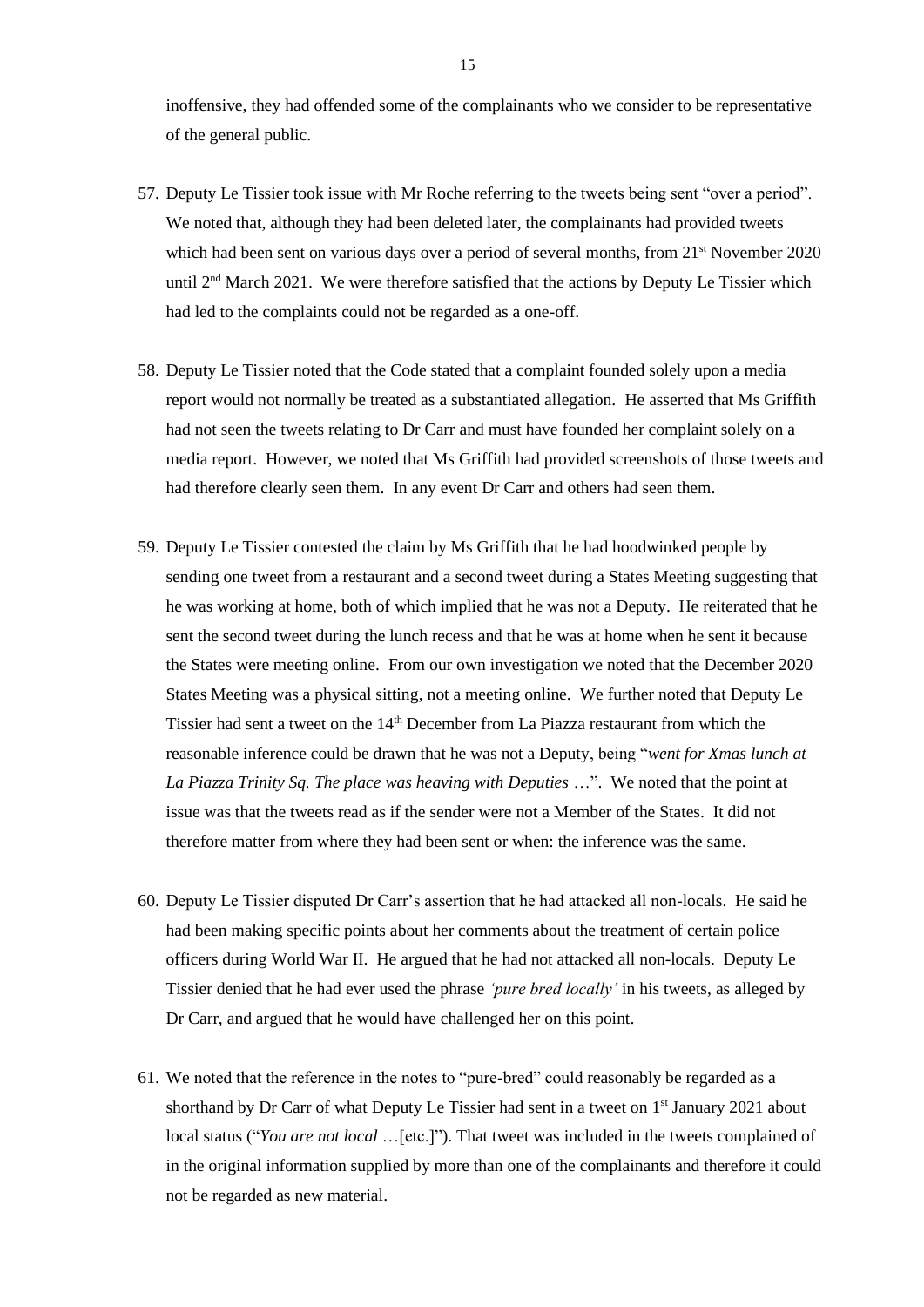- 62. Deputy Le Tissier said he would have wanted to challenge Dr Carr on what she meant when she said he was guilty of "trolling" people by his tweets, not only in terms of the meaning of the word but also whether it applied to what he had written.
- 63. We noted that the concept of trolling had not been covered in the findings as something which Deputy Le Tissier had done to breach the Code. The expression was in Dr Carr's letter of complaint and Deputy Le Tissier had the opportunity to comment on it; we do not accept that there should have been a procedure under which he would have the opportunity to question Dr Carr on what she meant by it.
- 64. Deputy Le Tissier disagreed with Dr Carr's suggestion that he was anti-women. We noted that she had been speculating on his possible motivation for the tweets attacking her. We decided to discount this point, noting that the previous panel had not made a finding that Deputy Le Tissier was anti-women or any reference to that.
- 65. Deputy Le Tissier took issue with Ms Ruddy's point that "*lots of people*" were shocked by his behaviour: it was simply her opinion. He said that lots of people regarded this whole matter as an internal States issue. We accepted Deputy Le Tissier's point that Ms Ruddy had been expressing her opinion.
- 66. Deputy Le Tissier questioned how Ms Ruddy could have seen the tweets about "non-local" people because they had been deleted. However, we noted that he offered no proof that Ms Ruddy had not seen them before they were deleted, and that even if she had not personally seen them, others had done.
- 67. This concluded Deputy Le Tissier's specific comments in the additional material raised by the seven complainants at the  $23<sup>rd</sup>$  March meeting which he said rendered the process unfair.
- 68. Deputy Le Tissier went on to say that the statement which had been provided by Deputy Mark Helyar in support of his appeal also went to the issue of fairness.
- 69. Deputy Le Tissier also told us that, after he had been elected to the States and former Deputies had tweeted against him, he had changed the address of the account to "The Pirate@radiosutch299". Shortly after he had changed the address from "The Pirate@radiosutch299" to "airbus666@radiosutch299". We pressed Deputy Le Tissier on the timing of this change and he said it was after a few days or a week or up to a fortnight.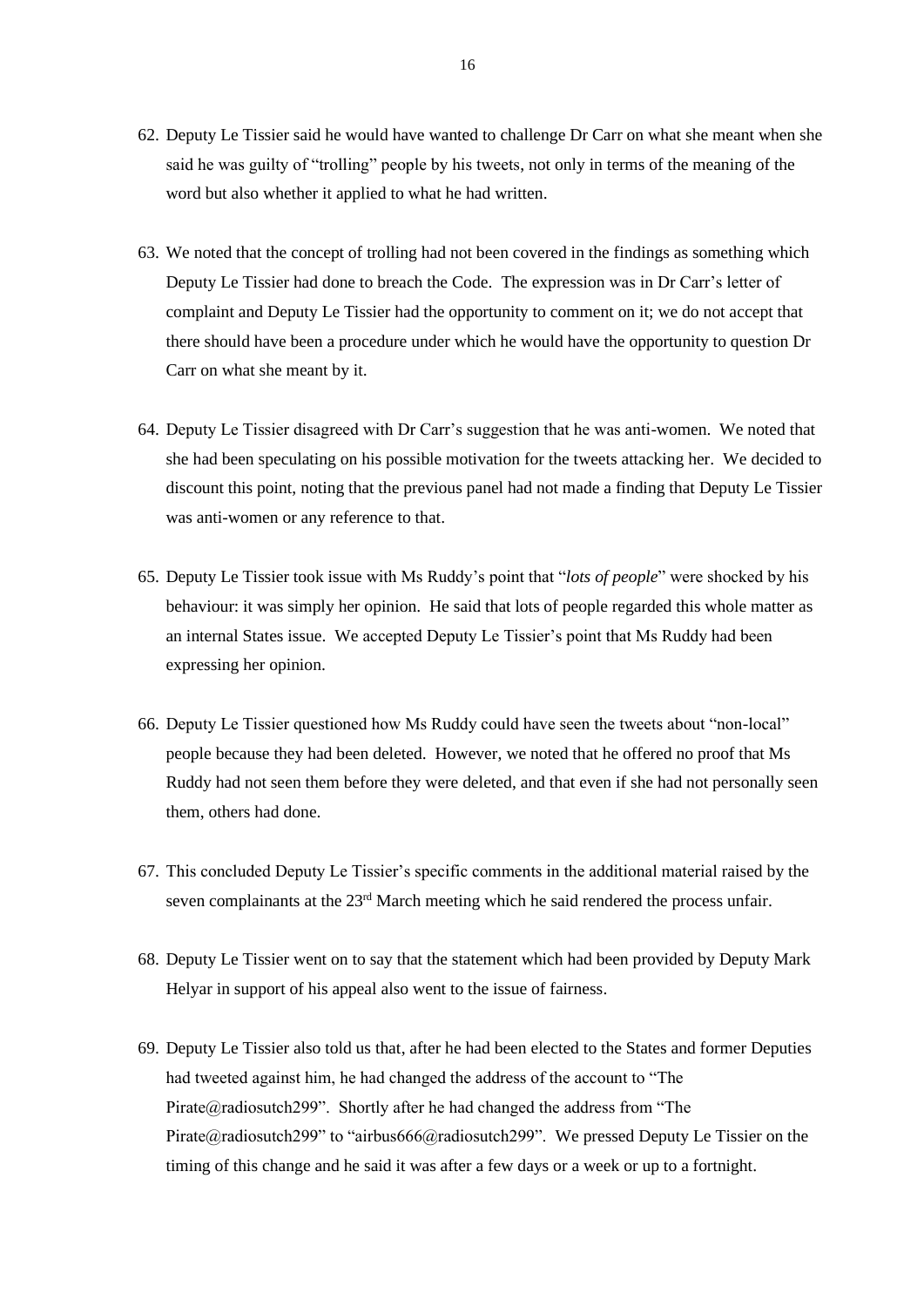- 70. Deputy Le Tissier told us that he had been unaware that all tweets which had been posted under the old name would still be visible under the new name.
- 71. Deputy Le Tissier disputed that either address was anonymous as his Twitter account was linked to his YouTube account and he could be identified from that.
- 72. Deputy Le Tissier said that he believed that he had made the change to "The Pirate" in about February 2021. It had not been under that name for very long, only a couple of weeks. He thought that the exchange with Dr Carr and the tweet sent from La Piazza would have been sent originally from "ChrisLT". We asked Dr Carr whether she could corroborate that she had originally seen the tweet as from "ChrisLT" but she did not have a definite recollection.
- 73. As Deputy Le Tissier insisted that his recollection about having originally tweeted as "ChrisLT" was clear, and as he is aware how serious it would be to mislead an investigation panel, we decided to accept his recollection on this point.
- 74. We noted that "ChrisLT" did not necessarily identify its user as Christopher Le Tissier and did not say that the user was a Deputy. While it may not have been anonymous in the strictest meaning of the word, the user's identity was not immediately obvious from the tweets.
- 75. Deputy Le Tissier said that he had tried to download his tweets because he wanted to keep some of them for his records and otherwise they would have been deleted by Twitter in due course. However, there were too many for the download to work. He had therefore had to delete a portion because there had been thousands. In the end, he had suspended the account and then deleted it so he did not have any of them anymore. We noted that this hindered his ability to respond to some of the points about what he had tweeted and under which account name.
- 76. Deputy Le Tissier said that he had been asked by the previous panel if he was the Twitter user "beanjar", which he was not. This was a new issue of which he had no prior warning. Although a more general question as to any other Twitter accounts would have been appropriate, we accept that this question should not have been put to him. However, Deputy Le Tissier was able to give an immediate, negative factual answer so he does not appear to have been prejudiced by it and there was no indication that it had affected the previous panel's decision.

#### *Procedural Pre-judgement*

77. It was submitted on behalf of Deputy Le Tissier that the previous panel, both in pre-judging whether he breached any parts of the Code and in discussing the appropriate sanction before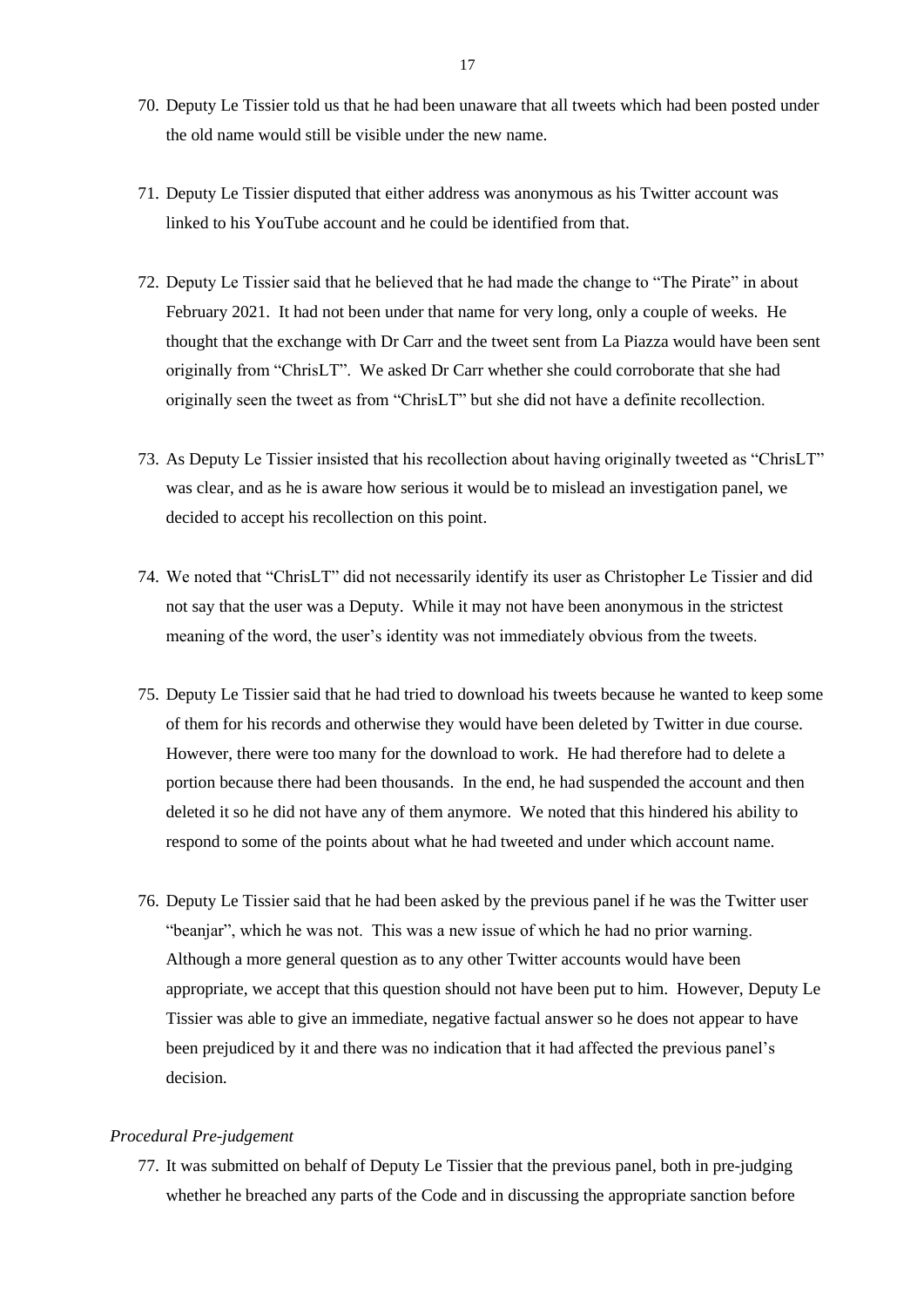hearing from the complainants or from himself, acted in breach of the principles of fairness and natural justice. We find that the previous panel made no predetermination of the issues before it that were inconsistent with Deputy Le Tissier's own admissions (see our findings under paragraphs 41 to 44 above).

#### *Procedural Sanction*

- 78. It was submitted on behalf of Deputy Le Tissier that any evidence given by, or statements made by, the complainants as to what they considered to be an appropriate sanction was irrelevant and that the approach taken by the previous panel (in asking (in terms) what sanction they would wish to see imposed before hearing from Deputy Le Tissier) was contrary to the principles of natural justice and fairness.
- 79. We noted that the previous panel had asked the complainants what they thought that the sanction should be. We decided that it was irregular to ask the complainants what they felt was the appropriate sanction. We consider that the matter of the appropriate sanction is a matter for the relevant States' Members' Conduct Panel convened in each case to determine alone and based on its investigation. We therefore find in favour of the appellant on this ground of appeal. However, we consider this procedural irregularity is capable of remediation (see further, Ground D, below).

#### *C. Announcement of the decision*

- 80. Deputy Le Tissier asserted that he was deprived of his right to privacy pending the conclusion of the complaint proceedings by reason of the matter being put in the public domain. Deputy Le Tissier relied on section 29 of the Code which provides that "*[i]n the interests of natural justice, a complaint should be made to the Panel in private and not publicised until the complaint has been determined and the decision communicated to the parties involved*".
- 81. We noted that, on behalf of the previous panel, the Secretary had sent its report to H.M. Greffier and to the media, but had retracted it shortly afterwards when the error had been pointed out. However, we do not regard that as a breach of paragraph 29 of the Code because it occurred after the previous panel had made its decision (i.e. after the original complaints had been determined) and Deputy Le Tissier had been provided with a copy of the report (i.e. after the decision had been communicated to him). It did not affect the previous panel's or our decision.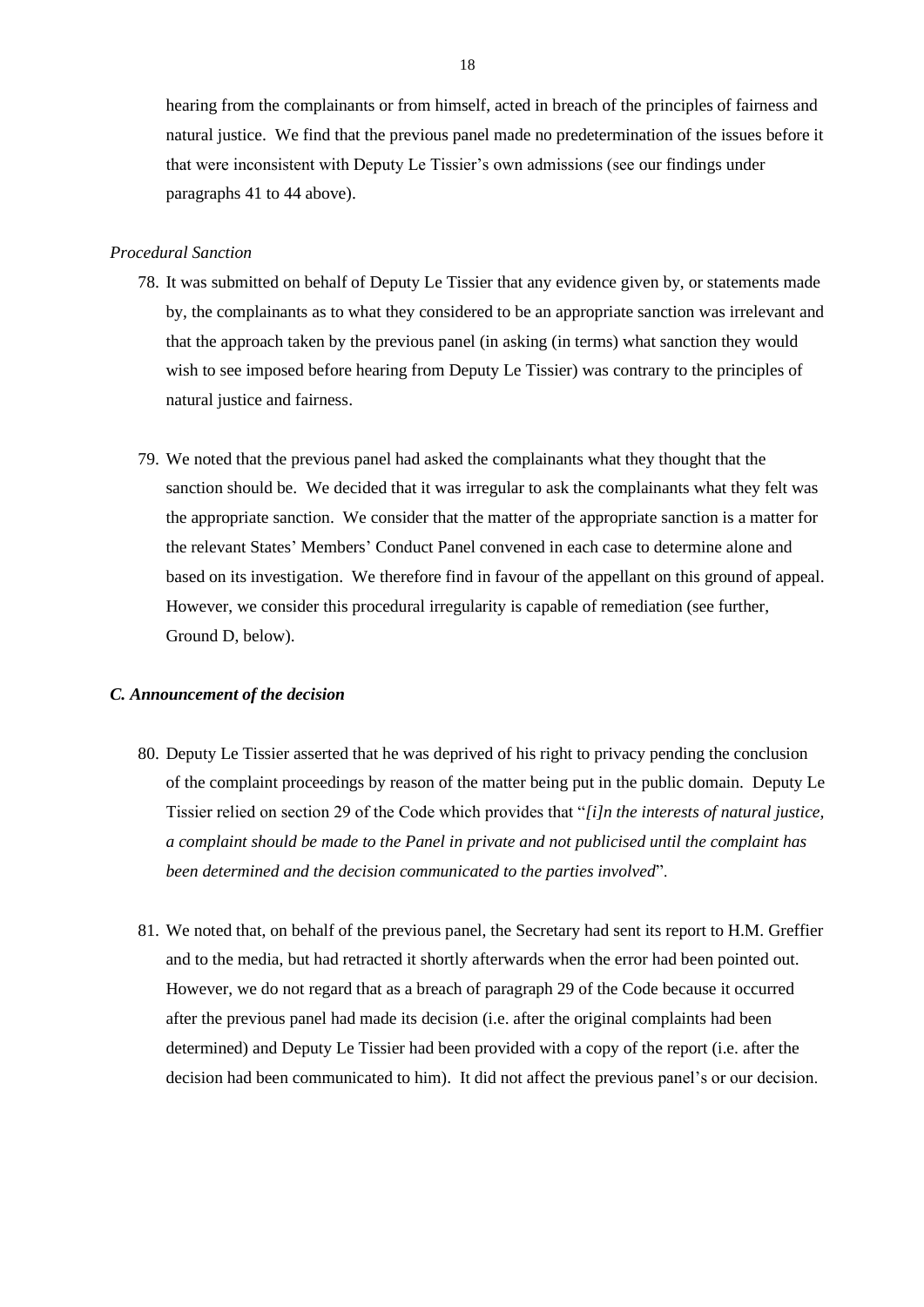- 82. The notice of appeal noted that the previous panel devoted only one paragraph of its report to its recommendation that Deputy Le Tissier be expelled from the States on account of the *"severity and extent of the breaches"* and asserted that no attempt was made to assess his largely admitted conduct by reference to any objective criteria or a scale of seriousness.
- 83. The notice asserted that the sanction of expulsion must necessarily involve a criminal act and no credit was given for Deputy Le Tissier's naivety rather than being deliberate acts.
- 84. In our view, the failure by the previous panel to record any objective criteria or scale of seriousness against which they reached their decision to recommend expulsion amounted to a procedural irregularity. However, we consider this to be capable of remedy by this panel and set out below our considerations on sanction, including the objective factors which we have taken into account in reaching our recommendation (see paragraphs 111 to 122 below).
- 85. In his submissions to us (written and verbal), Deputy Le Tissier also asserted under this ground that the previous panel had not taken any, or any sufficient, notice of its finding that he had been "naïf" rather than malicious in his actions, emphasising the view of one Panel member recorded in the meeting notes that he must be "*give[n] credit for admission of naivety/foolish* (sic)". In Deputy Le Tissier's view, no credit was given for this admission in the decision to recommend expulsion. We noted the full finding in the previous panel's report on this issue, made under the sub-heading breaches of section 6, 'Honesty' - "*The use of an anonymous social media account per se may have been naïf rather than a deliberate attempt to deceive but it is not possible to regard the tweets that gave the reasonable inference that the person who wrote them was not a Member of the States as meeting the obligations of honesty imposed by the Code and which the electorate has the right to expect*." We note in the previous panel's findings the statement that "*we give Deputy Le Tissier credit for referring himself to the Panel, for his apology, and for admitting that his actions on social media were foolish and naif*". We note that it is possible to give credit by way of acknowledgement only, and the previous panel did this.
- 86. We do not agree with Deputy Le Tissier's submission that the most serious level of sanctions available under the Code of Conduct must be reserved for cases where a criminal act has been committed.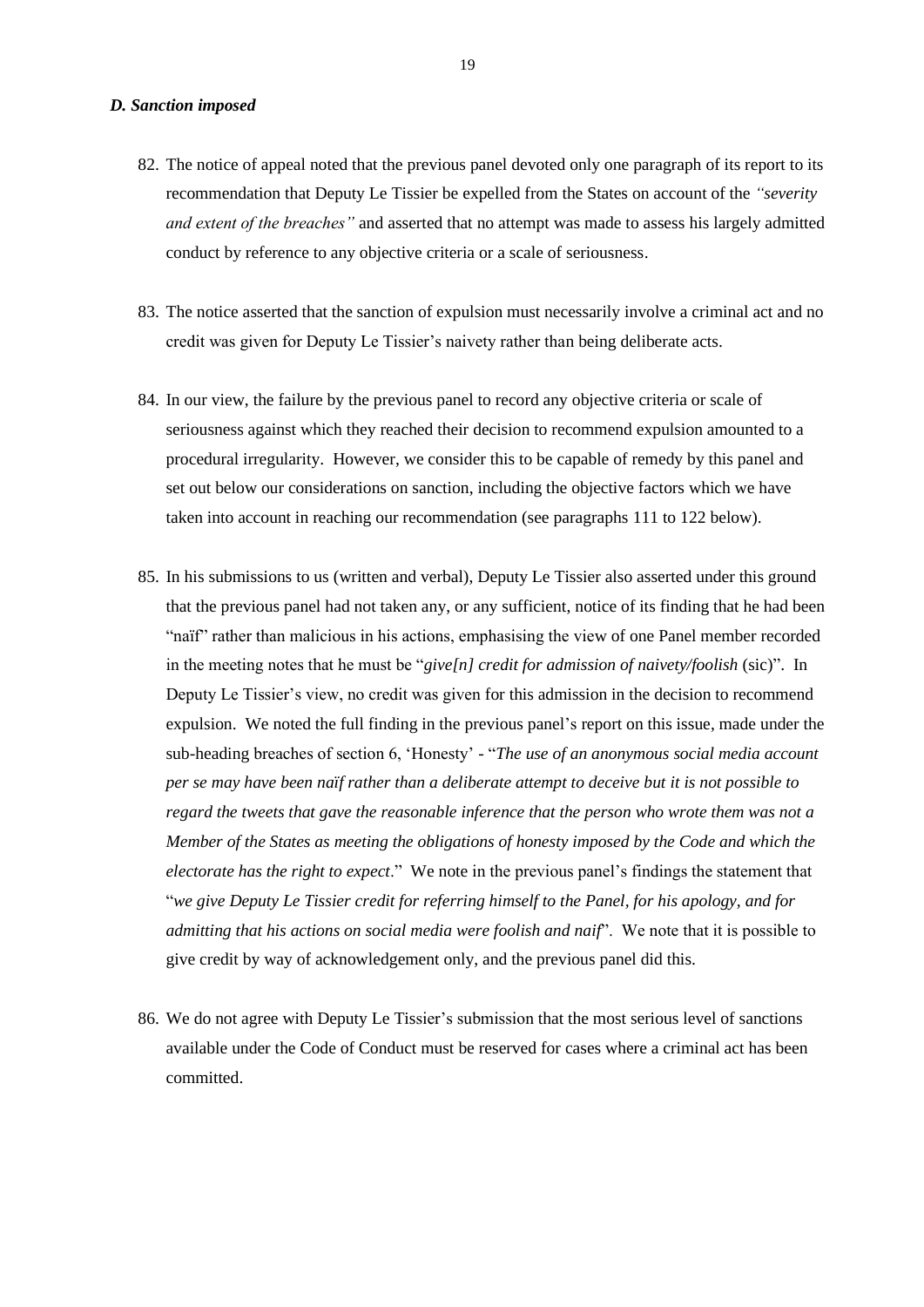#### **Conclusions on grounds of appeal**

#### Ground A - Bias

- 87. We do not find an appearance of bias on the part of Mrs James or Advocate Clark.
- 88. We do not find that the discussion of an appropriate penalty to impose at the very outset was a pre-determination of the outcome, but rather a reasonable response to Deputy Le Tissier's selfadmission in the response/self-referral, to having brought the States into disrepute, in breach of section 8 of the Code, and to his statement in that letter that he "*should have been aware that my actions fell below the required standard expected of a Deputy"*.

#### Ground B - Procedural Irregularities at hearing

- 89. We find that that it was procedurally irregular that Deputy Le Tissier did not have the opportunity to comment on any additional matters the complainants had raised orally with the previous panel, and that this prejudiced Deputy Le Tissier's right to a fair hearing by the previous panel. However, having provided the notes of the previous panel's meeting to Deputy Le Tissier, and having ourselves heard from Deputy Le Tissier and made our own further investigations to address the prejudice caused to him by this procedural irregularity, we reached our own conclusion that Deputy Le Tissier had acted in breach of the Code in a number of respects (see paragraphs 96 to 110 below), including that his Twitter posts had not made clear that he was a States Deputy; some Twitter posts deceitfully suggested that they were not written by a States Deputy; he used offensive language; he showed disrespect for others' opinions; and he had brought the States into disrepute by his actions.
- 90. We do not consider that the previous panel made a pre-determination of the issues which was inconsistent with Deputy Le Tissier's own admissions.
- 91. We also consider the way the complainants were asked about their view on the appropriate sanction was procedurally irregular. We excluded their comments from our consideration of sanctions.

#### Ground C - Announcement of decision

92. We do not find that Deputy Le Tissier's right to privacy was breached when the report was sent to the media in error. The report was sent after the previous panel had made its decision and after Deputy Le Tissier had been provided with a copy of the report (i.e. after the original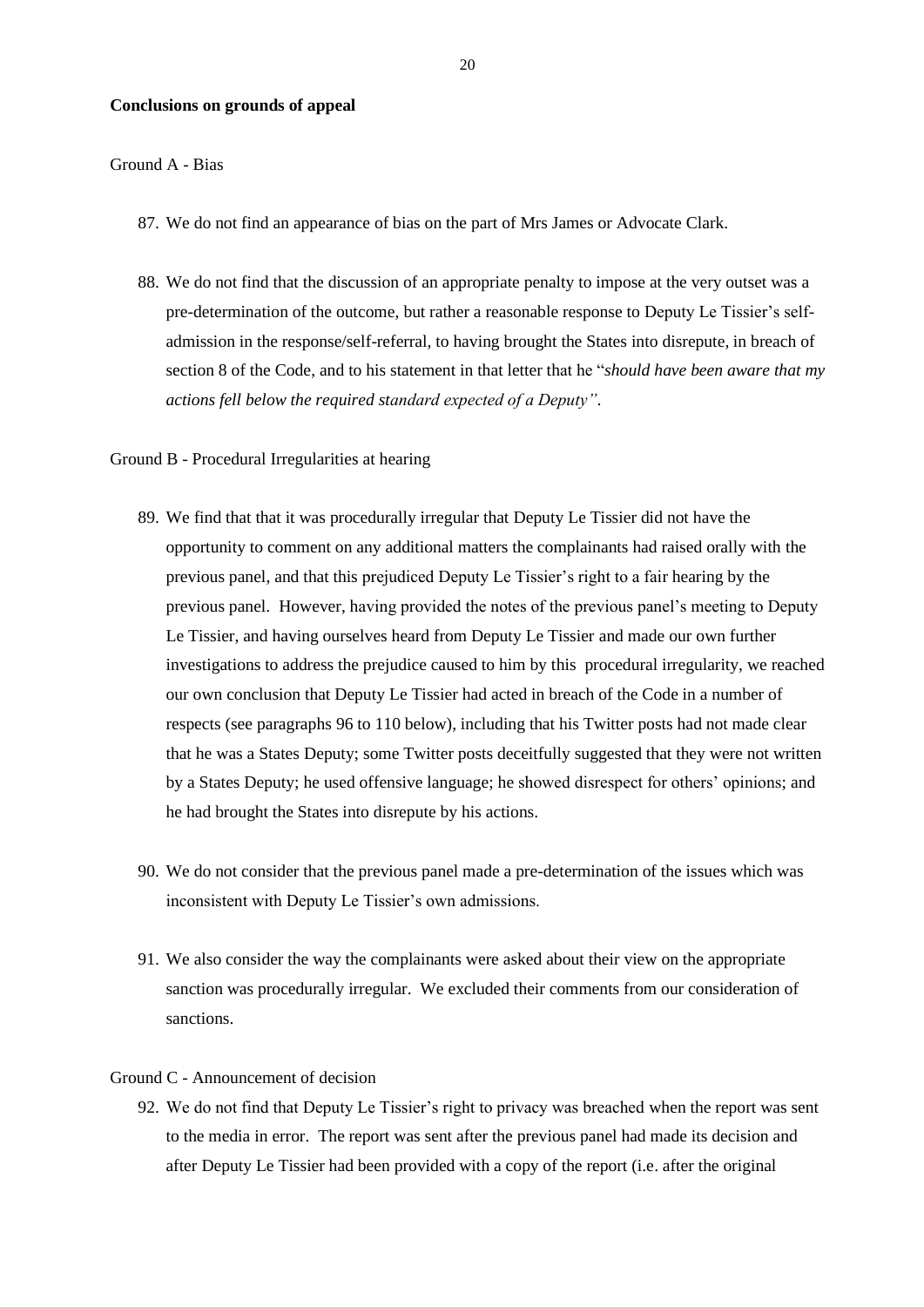complaints had been determined and after the decision had been communicated to him, in accordance with section 29 of the Code).

#### Ground D - Sanction

93. Whilst we do not consider that the previous panel failed to give due weight to its finding of naivety, we do regard the failure by the previous panel to consider the sanction by reference to objective factors or a scale of seriousness to have been prejudicial to Deputy Le Tissier.

#### **New panel's findings on Deputy Le Tissier's conduct**

- 94. As set out above, we considered all the points which Deputy Le Tissier made when he appeared before us at our meeting. We accept that there were points raised by the complainants which should have been put to him by the original panel so that he could respond. Those points and Deputy Le Tissier's responses to them are set out at paragraphs 49 to 67 above.
- 95. Taking into account Deputy Le Tissier's responses, and adopting the findings of the previous panel (to the extent that (i) we did not differ from those findings and (ii) those findings were not influenced by anything said by any of the seven complainants at the  $23<sup>rd</sup>$  March 2021 meeting), we made the following findings.
- 96. We found that Deputy Le Tissier's actions were not up to the expected standards in, and breached the following parts of, the Code:

#### Section  $3$  – public duty

97. We find in this regard that although Deputy Le Tissier may have made some or all of his posts as "ChrisLT", he was not immediately identifiable as the holder of a Twitter account "ChrisLT" and even less so when it was changed to "The Pirate" and then to "airbus666". His actions in making disparaging and offensive remarks against individuals and groups of people broke the trust which the public placed in him. This was a breach of his duty to act in accordance with the public trust placed in him as a member of the States.

#### Section 6

98. We find that Deputy Le Tissier's actions broke the following parts of section 6 for the reasons given.

#### *Integrity*

99. We have not found in the terms expressed in the Code that Deputy Le Tissier was in breach of this sub-section.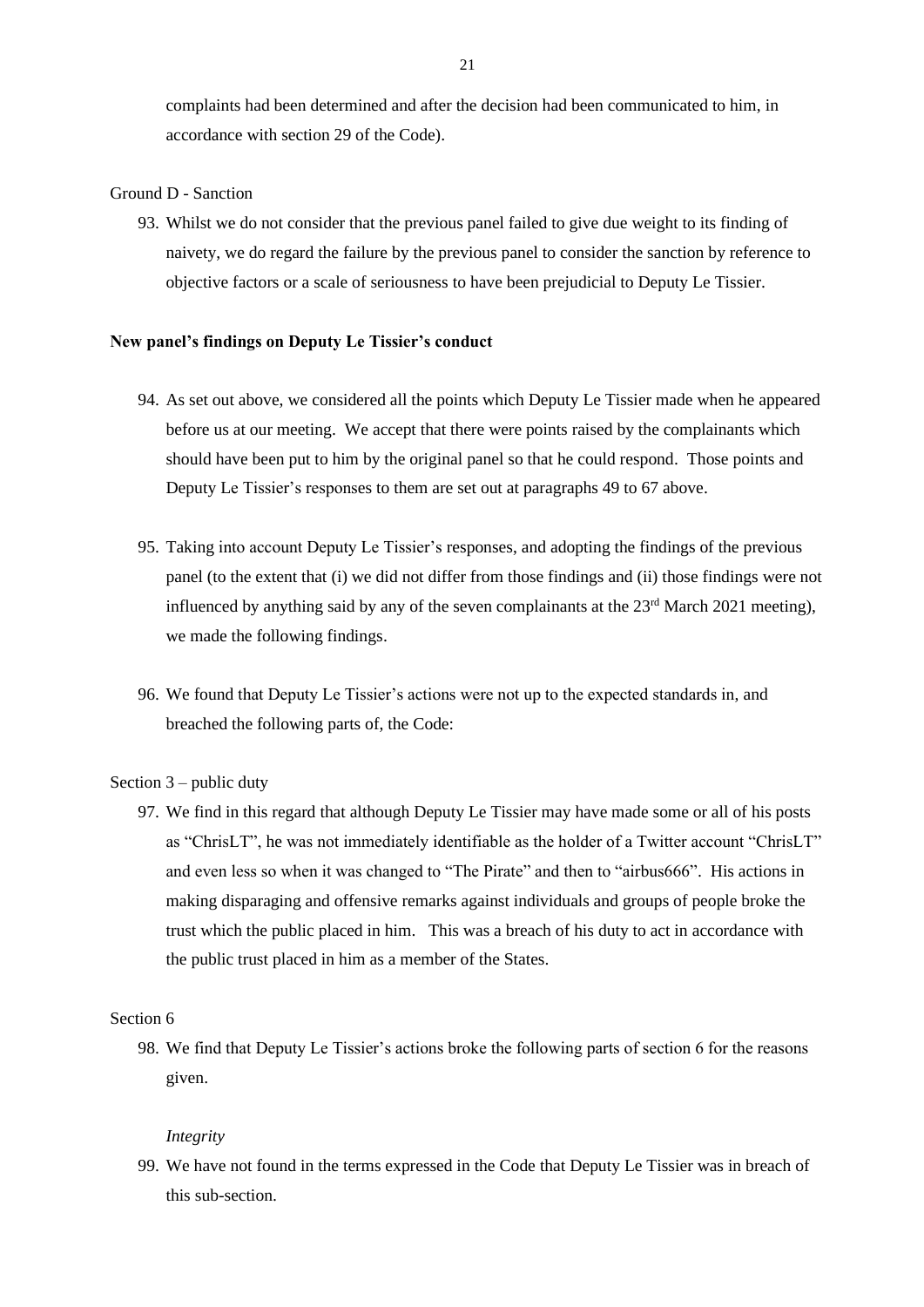*Objectivity*

100. Deputy Le Tissier's comments seeking to distinguish between the validity of opinions held by people who are and who are not "local" might legitimately undermine the public's confidence in his objectivity. The Code requires all Members to act with objectivity. The relevance of this to Deputy Le Tissier, as a member of the Committee *for* Home Affairs whose responsibilities include the island's population management regime, is obvious.

#### *Accountability*

101. In choosing to make comments which could not be readily and immediately identified as his own Deputy Le Tissier was preventing others holding him to account.

#### *Openness*

- 102. By using a Twitter account which could not be readily and immediately identified as his own Deputy Le Tissier was not being open about his actions. We believe that he was knowingly deceiving the public in the tweet sent from La Piazza restaurant and others, suggesting he was not a Member of the States. We believe that it was reasonable to infer from them that the person writing the tweet wanted the reader to believe that he was not a Member of the States and he was therefore engaging in a deliberate deceit.
- 103. We agree with the previous panel that the screen of anonymity should not be claimed by an elected public servant. No Member of the States should expect to have the right to hide behind an anonymous account, or an account which is not readily identifiable as his/her own, while serving. Such actions are inconsistent with the obligations imposed by the Code of Conduct.

#### *Honesty*

104. The use of an anonymous social media account (or an account which is not readily identifiable) per se may have been naive rather than a deliberate attempt to deceive. However, the tweets from which the reasonable inference can be drawn that the person who wrote them was not a Member of the States cannot be regarded as meeting the obligations of honesty imposed by the Code and which the electorate has a right to expect.

#### *Leadership*

105. The public rightly expects high standards from States' employees; it is therefore beholden on Members in their capacity as the effective employers, to lead by example and set at least the same standard. On several occasions in the tweets which we saw, Deputy Le Tissier, writing as "The Pirate", used offensive, sexualized language which is not appropriate for a Deputy to use in a public forum.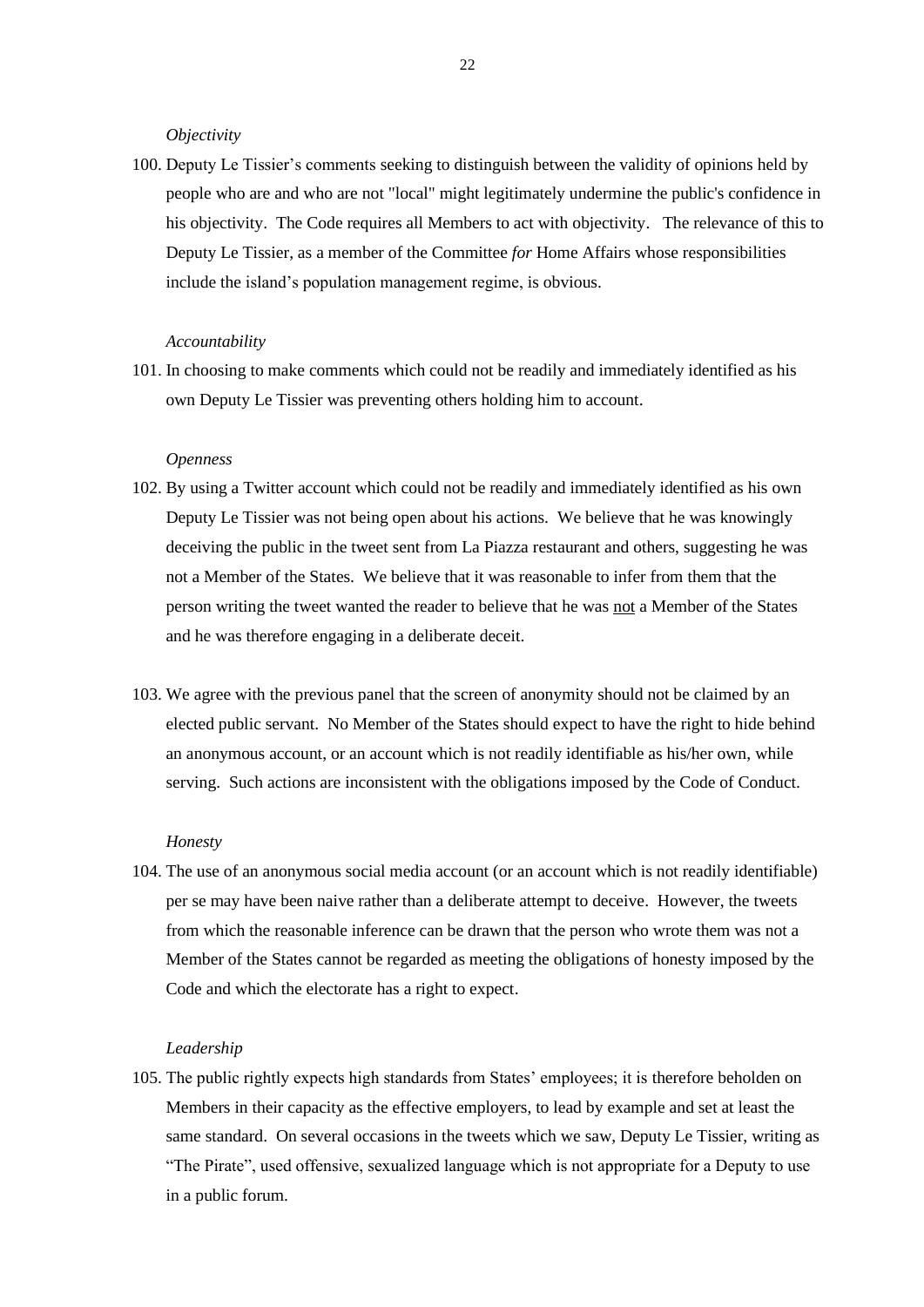106. We note Deputy Le Tissier's admission to the previous panel that he would probably not have used that language if he had been tweeting in an account in his own name.

#### Section 7 – Public interest

107. We have not found that Deputy Le Tissier breached section 7.

#### Section 8 – Conduct

108. Deputy Le Tissier has admitted in his response/self-referral to bringing the States into disrepute, in breach of this section. We find that Deputy Le Tissier's actions would not maintain or strengthen the public's trust and confidence in the integrity of the States of Deliberation but rather could bring and have brought the States and its Members into disrepute.

#### Section 9 – Courtesy to others

109. We find that Deputy Le Tissier used discourteous and, at times, offensive language to members of the public, candidates in the 2020 General Election and his fellow States Members. He did not show respect for their opinions.

#### Section 11 – Acting diligently

110. We find that Deputy Le Tissier did not act nor did he exercise the privileges or discharge the duties of public office diligently or with civility, dignity, care or honour.

#### **New panel's consideration of sanctions and recommendation**

- 111. Taking into account our findings on the nature and seriousness of the breaches (as set out above), we considered that this case warranted a sanction under section 39 of the Code.
- 112. The Code does not set out at section 39, or elsewhere, the factors which an investigation panel should apply in deciding what sanction to recommend when a complaint is found to have been substantiated. We considered it would help us, in reaching a decision, to consider Deputy Le Tissier's conduct against factors typically applied when professional conduct is under consideration. We considered Deputy Le Tissier's conduct under the following headings:

#### *Seriousness*

113. Deputy Le Tissier breached multiple provisions of the Code in serious respects including by some deceitful conduct as regards the public. In relation to sanction, this is an aggravating factor. However, this was not a case of a Deputy abusing public office for personal gain, which is a material factor in our consideration of the appropriate sanction.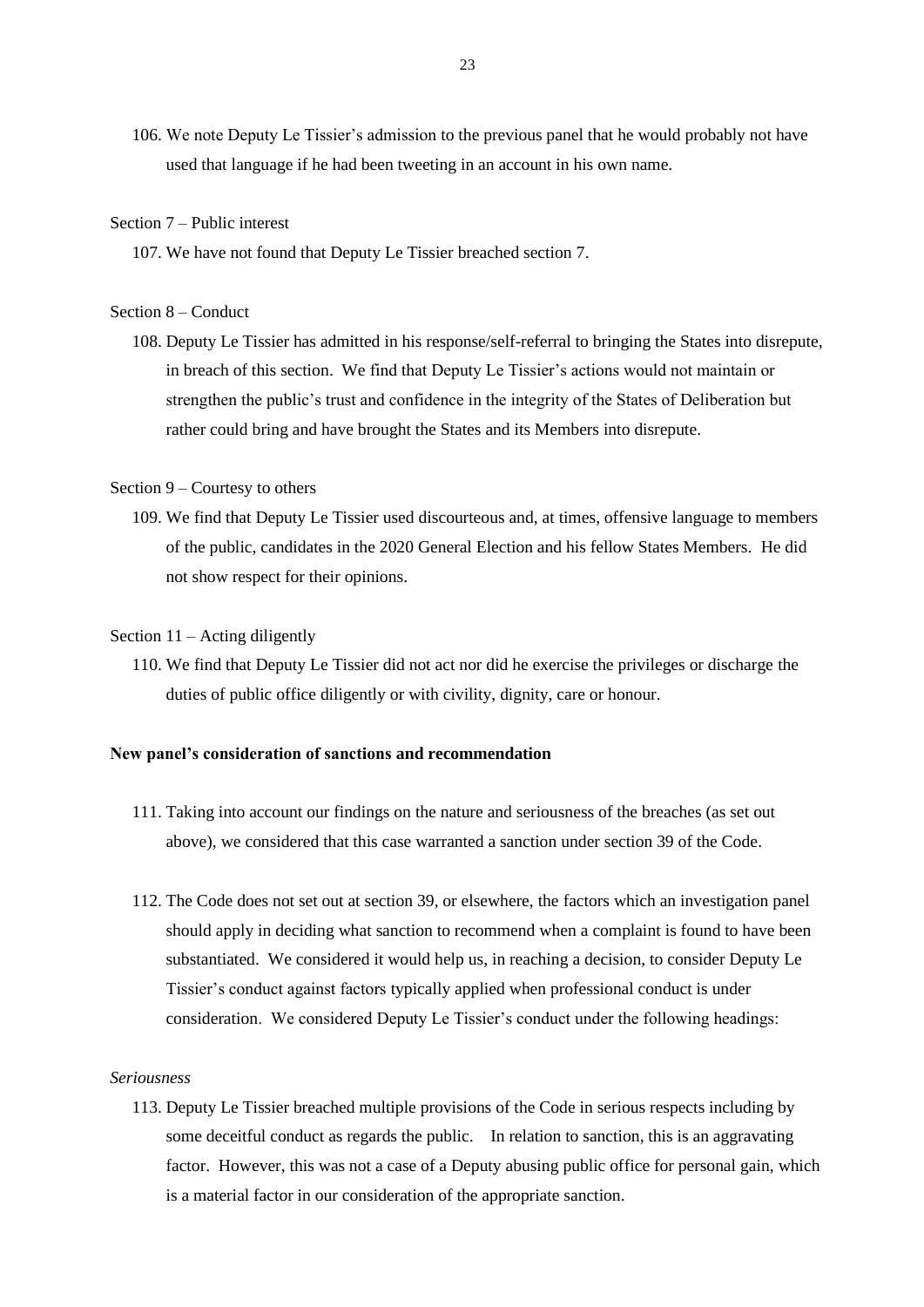#### *Experience*

114. Deputy Le Tissier was an inexperienced Deputy at the time of the conduct so did not have long experience of applying the Code to his conduct. However, he was still required to understand the requirements and obligations of an elected Member of the States. As Deputy Le Tissier said in his response/self-referral, he should have been aware that his actions fell below the standard expected of a Deputy, and that remains the case despite his relative inexperience. We regard his inexperience as a minor mitigating factor.

#### *Impact of conduct*

115. Deputy Le Tissier's conduct has high impact, with the potential to damage Guernsey, the reputation of the States and of the Island. We base this on our own assessment of his conduct but the relatively high number of complaints received is also indicative of high impact. This is an aggravating factor.

#### *Inadvertence or culpability*

116. Deputy Le Tissier decided to take a series of steps which were neither inadvertent nor a single error of judgement. There was a course of conduct in our view in which he set out to deceive the public in some Twitter posts by creating the impression that he was not a Deputy. Although Deputy Le Tissier has apologised for his actions in his response/self-referral, he has shown limited contrition for them. In his meeting with us and generally, rather than considering his own conduct he has tended to focus on others' conduct, including but not limited to that of the complainants, and on minimising the seriousness of his conduct, including suggesting that his posts had been taken out of context. We did not gain the impression from our meeting or any other material which we saw that Deputy Le Tissier had really reflected on the impact of what he had done, the offence his comments had inevitably caused, and how they would undermine public trust in his role as a Deputy. We regard this as an aggravating factor.

#### *Self-referral*

117. Deputy Le Tissier referred his own conduct for consideration, after complaints had been made and after media coverage and criticism of it. We regard this as a minor mitigating factor.

#### *Personal mitigating factors*

118. We did not identify any such factors.

#### *Other mitigating or aggravating factors*

119. We noted that there had been no previous Code complaints against Deputy Le Tissier. As he is a very recently-elected Deputy, this is neutral rather than mitigating. We have also taken into